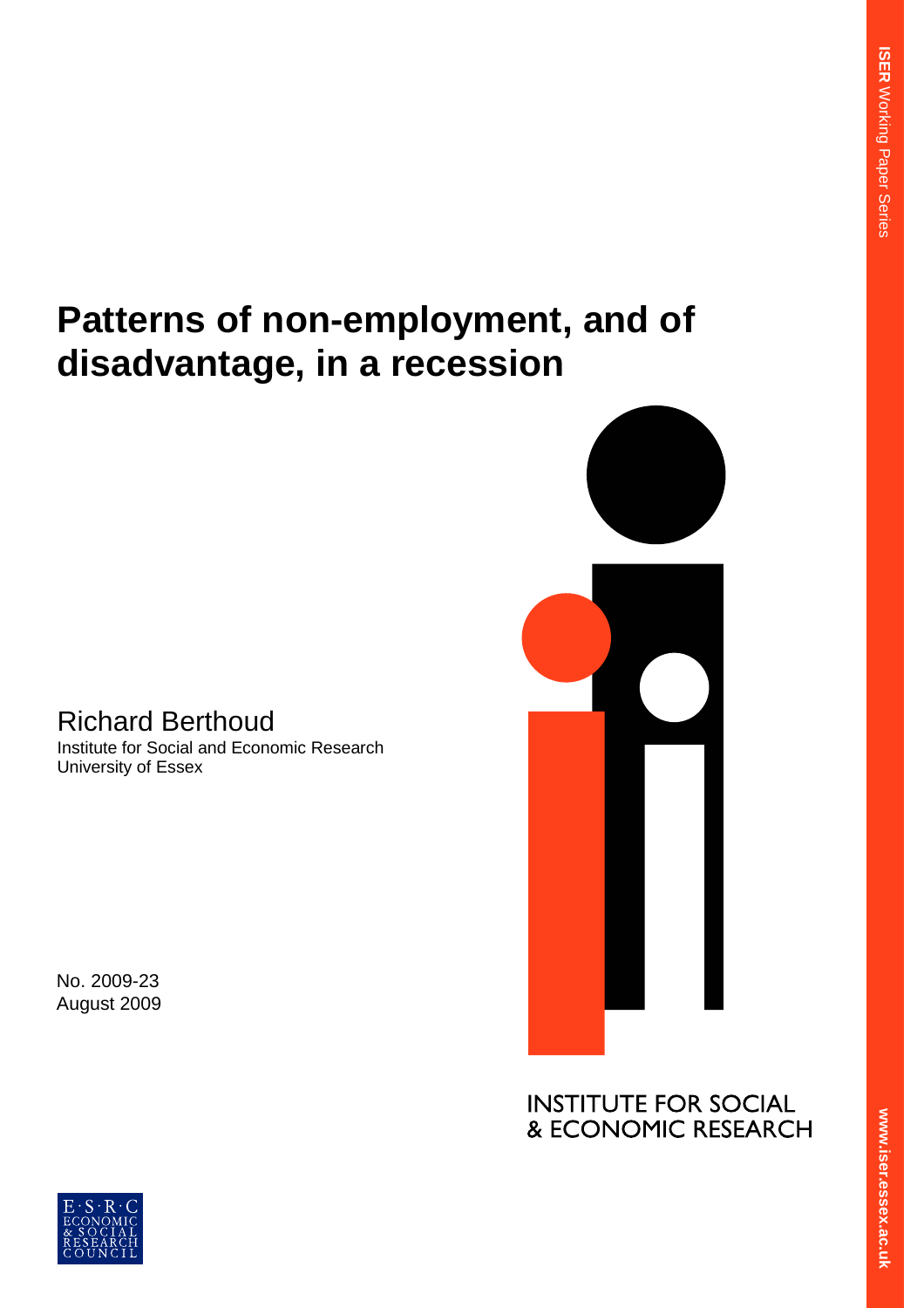### **Patterns of non-employment, and of disadvantage in a recession**

#### **Non-technical summary**

There has been much commentary on the likely consequences of the current recession for the living standards of British households. The UK count of unemployment doubled over a 15 month period between 2008 and 2009. It is likely that the situation will get worse before it gets better.

This short paper aims to contribute to the live debate about the current recession in the United Kingdom by analysing the impact of the recessions of the early 1980s and 1990s on non-employment patterns among people in the main range of working ages. Two complete business cycles are observed, while long-term trends in patterns of non-employment are also taken into account. The implication is that the effects observed in earlier business cycles are likely to be repeated now.

The analysis is based on the General Household Surveys undertaken almost every year between 1974 and 2005, with a total sample of 360,672 adults. Their risks of non-employment can be related both to the year in which they were interviewed, and to other characteristics such as family structure, age, qualifications and so on. Complex interactions between characteristics and annual measures of the health of the labour market can be used to predict what the position in the late 2000s would be, first if there was no recession, and second if there was a recession (eg if the unemployment rate doubled).

Most narratives concentrate on the rate of unemployment as the key indicator – counting only those who are actively seeking work. But the analysis suggests that non-employment rates among other groups (eg mothers or disabled people) are also influenced by cyclical effects. For every 100,000 increase in the number of unemployed people, we can expect a further increase of 27,000 in the number of people reporting that they do not have a job, for other reasons.

It has been suggested that those already facing labour market disadvantage would be most likely to face additional problems if jobs are scarce. That is not the consistent conclusion of the analysis.

- The findings for education and ethnic group tend to support the vicious-circleof-disadvantage hypothesis: people with poor educational qualifications, and members of minority ethnic groups, are both exceptionally sensitive to a recession.
- The findings for gender, age and disability tend to the opposite, implying that existing disadvantage is stable across business cycles. Women, older people and disabled people have poor underlying job prospects, but are not much affected by a temporary downturn.
- There is no consistent pattern suggesting that people living in already disadvantaged regions are either more or less sensitive to cyclical factors than more prosperous regions.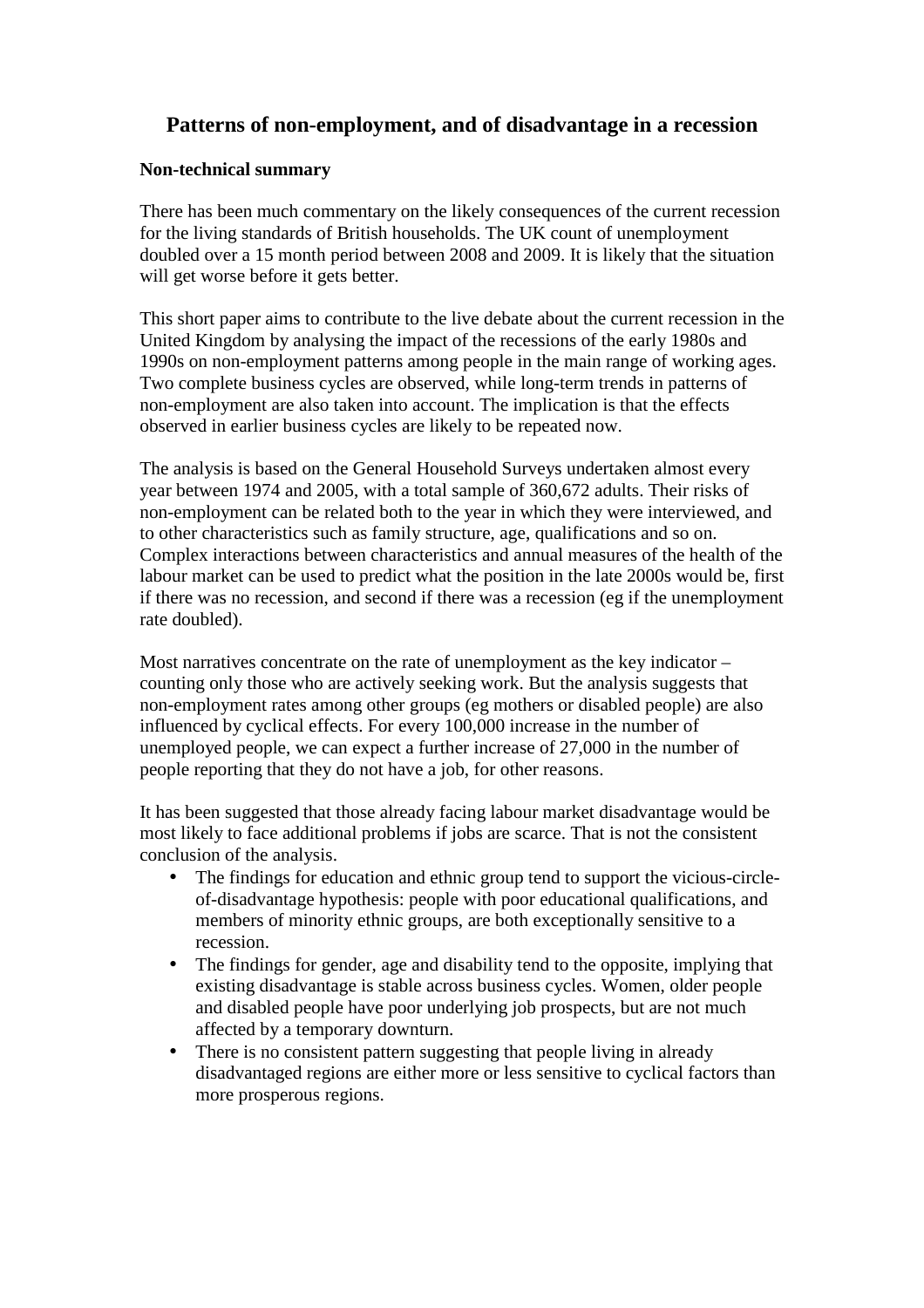## **Patterns of non-employment, and of disadvantage, in a recession**

Richard Berthoud Institute for Social and Economic Research University of Essex

#### **Abstract**

This short paper aims to contribute to the live debate about the current recession in the United Kingdom by analysing the impact of the recessions of the early 1980s and 1990s on non-employment patterns among people in the main range of working ages. The implication is that the effects observed in earlier business cycles are likely to be repeated now. The paper shows the impact of cyclical factors on overall patterns of non-employment and which social groups are most affected. A key question is whether types of people who are already disadvantaged are especially sensitive to a down-turn.

**JEL:** J21, J64, J82

**Key words:** employment, unemployment, recession, disadvantage

**Contact:** Richard Berthoud, Institute for Social and Economic Research, University of Essex, Wivenhoe Park, Colchester CO4 3SQ, Tel: 0(44)1206 873982, e-mail: berthoud@essex.ac.uk

#### **Acknowledgments**

This paper contributes to the programme of ISER's Research Centre on Micro-social Change, supported by the Economic and Social Research Council. It is based on an analytical approach and data-set used in earlier projects sponsored by the Joseph Rowntree Foundation, the Nuffield Foundation, the Department for Work and Pensions and the Equalities Review.

It is based mainly on GHS data collected by the Office for National Statistics and made available to analysts via the UK Data Archive.

Thanks to Mark Bryan and Stephen Jenkins for valuable comments on a draft. As always, none of the organisations or individuals mentioned is responsible for the content of the paper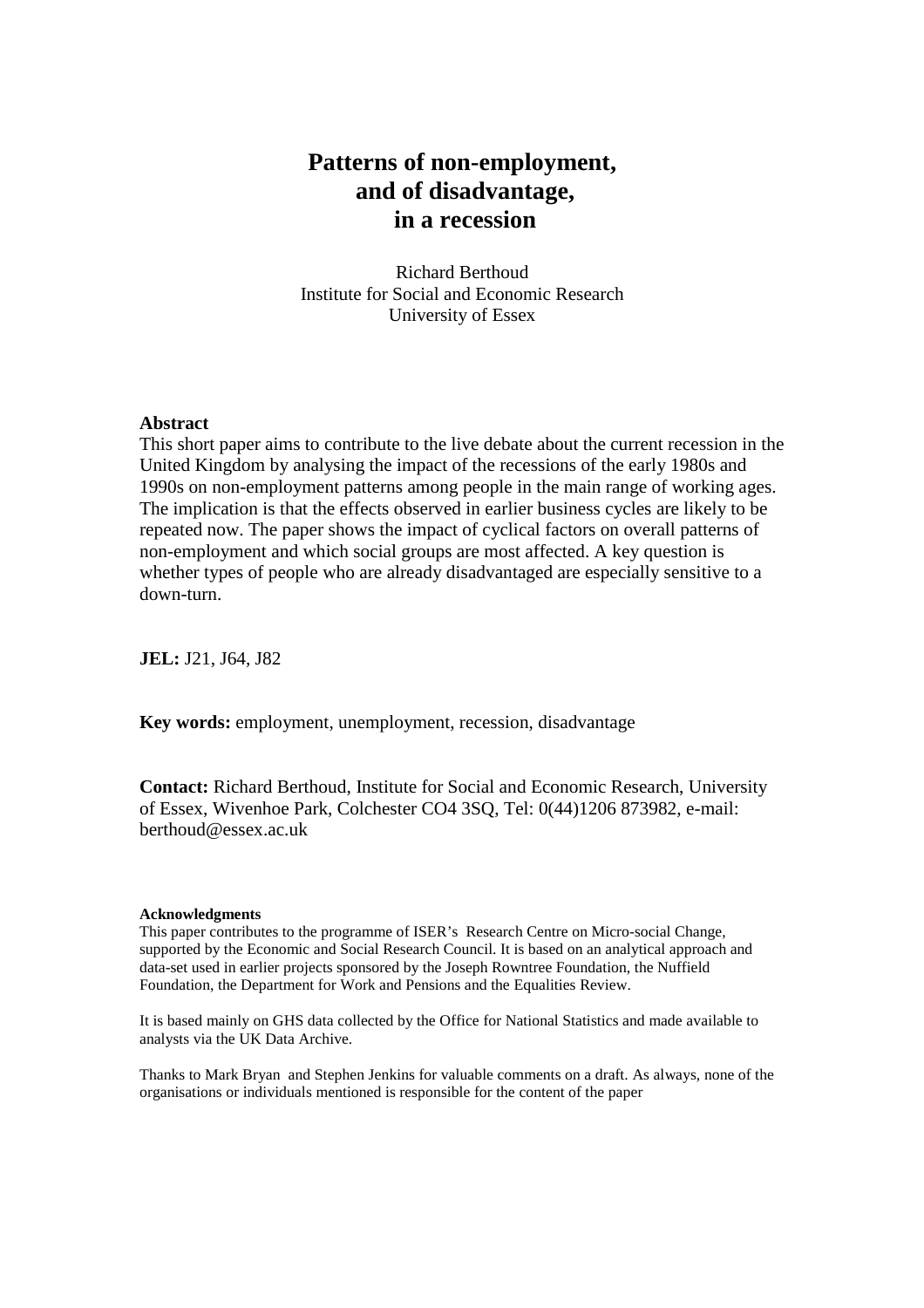#### **1. Aims**

The economic downturn following the crisis in the financial services industry has stimulated a spate of commentary on the likely consequences for households and families. Obvious potential economic impacts on unemployment (Stafford and Duffy 2009), poverty (Muriel and Sibieta 2009) and mortgage repossessions (Daily Telegraph 2009) may lead to less obvious adverse personal outcomes, including rises in burglaries (Guardian 2009), divorce (Blekesaune 2008), mental illness (Time 2009) and child abuse (Independent 2008).

This paper focuses on the labour market. The US National Bureau of Economic Research defines a recession as:

a significant decline in economic activity spread across the economy, lasting more than a few months, normally visible in real GDP, real income, employment, industrial production and wholesale-retail sales (NBER 2009).

This broad definition is often operationalised statistically to identify a recession as a period of two consecutive quarters of negative economic growth measured by GDP. But the NBER definition stresses a range of potential indicators, and some economists argue for an increase in the rate of unemployment – by more than (say)  $1\frac{1}{2}$  or 2 percentage points in 12 months – as the best single indicator (Eslake 2008). Unemployment statistics are both understood by, and potentially threatening to, the general public, and therefore play an important political role. The UK claimant unemployment rate doubled between March 2008 and June 2009, rising by 2.4 percentage points over the 15 months. Since peaks in unemployment typically occur some months after troughs in GDP (see eg Stafford and Duffy 2009), it is likely that the employment situation will get worse before it gets better.

What types of people are likely to find themselves out of work in consequence? Does the lack of demand in the labour market primarily affect people who were disadvantaged already? Or is it 'ordinary people' with average characteristics who find themselves at heightened risk of unemployment? Or does a recession tend to eat away at the privilege of those who had previously been almost certain of carrying on in work?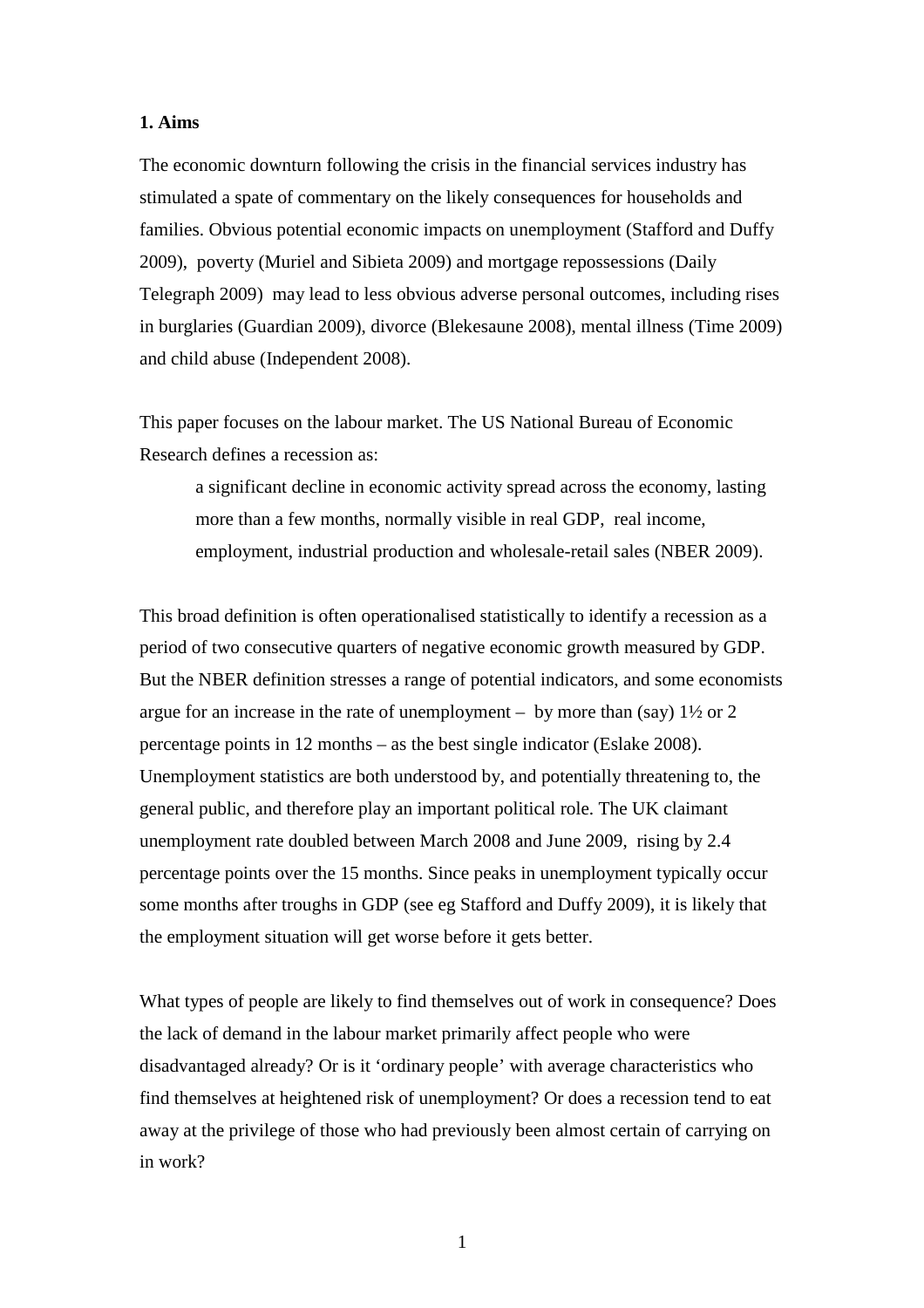The existing literature on the relationship between unemployment trends and social disadvantage has been usefully reviewed by Stafford and Duffy (2009). The evidence base is patchy. Much of it looks at trends over a single recession, often analysing data about the downturn before information about the upturn is available. It focuses mainly on unemployment itself (ie people actively looking for a job) as the undesirable outcome, without much attention being paid to the impact of recessions on the number of people out of work for other (reported) reasons. Many studies have focused on one particular disadvantaged group (lone parents, disabled people, ethnic minorities and so on) without direct comparisons between groups, or allowing for the interactions between characteristics.

This short paper aims to contribute to the live debate about the current recession in the United Kingdom by analysing the impact of the recessions of the early 1980s and 1990s on non-employment patterns among people in the main range of working ages (20-59). Two complete business cycles are observed, while long-term trends in patterns of non-employment are also taken into account. Although unemployment rates are used as the measure of the level of demand in the labour market (a predictor variable), overall non-employment probabilities are used as the outcome measure (the dependent variable), including a cyclical rise in the number of people not even looking for work as part of the potential problem. The analysis systematically compares the experiences of different social groups, defined by gender and family structure, age, education, health, ethnicity and region, allowing for and investigating the effects of combinations of these characteristics.

The next section describes the data source – an almost-annual sequence of General Household Surveys over three decades. Section 3 describes the analytical approach, followed, in Section 4, by aggregate findings about the overall effect of a recession on the number of adults not in work. Section 5 show how much more or less sensitive the non-employment rates of particular groups are to cyclical variations. Section 6 discusses the findings, looking for a link between long-term disadvantage and shortterm problems.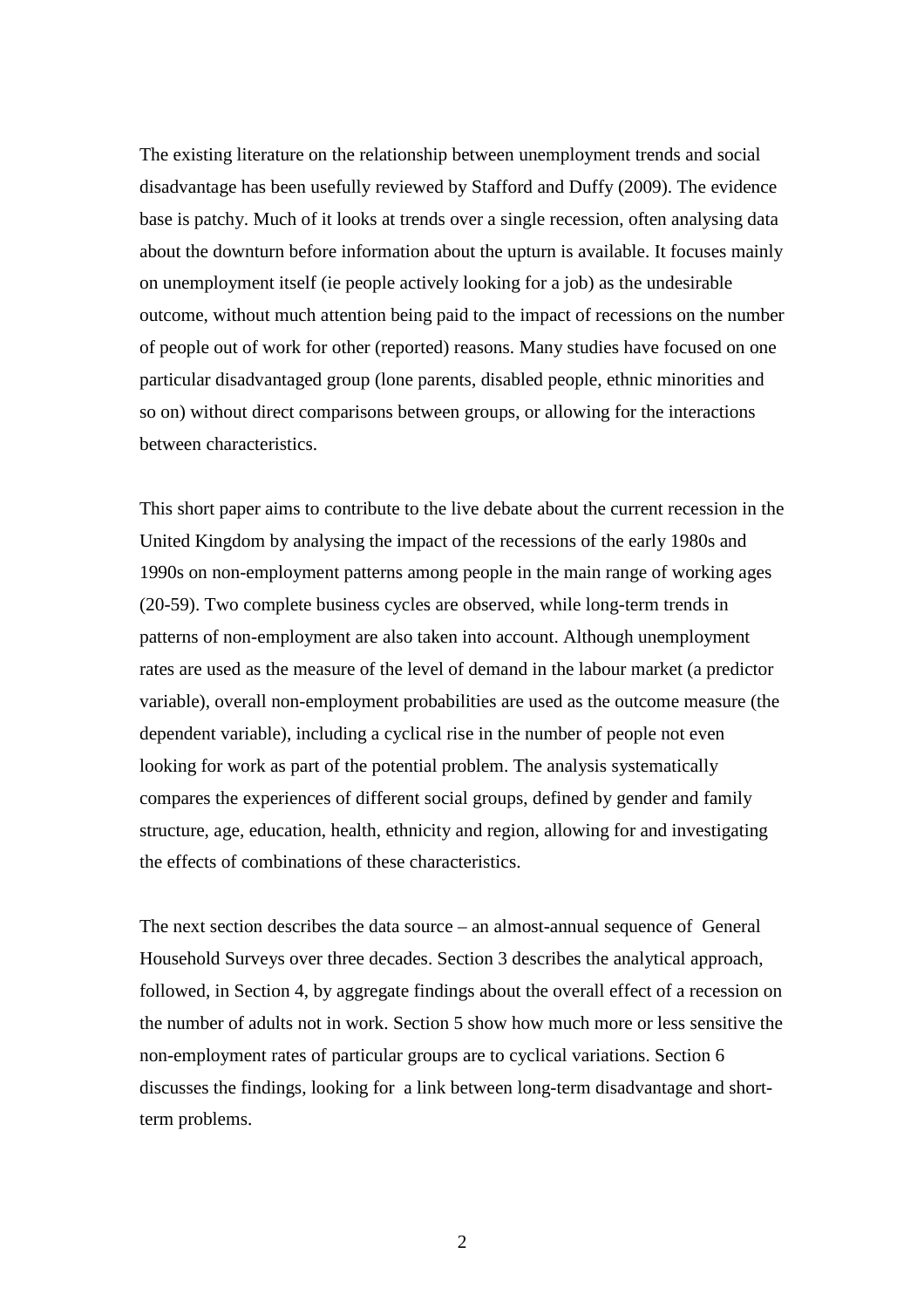#### **2. Data: the General Household Survey**

The main aim of this paper is to distinguish between long-term and cyclical trends in the non-employment rates of different social groups. It is based almost entirely on a long-running population survey, rather than on published statistics on unemployment and other benefit claims.

The General Household Survey (GHS) is a continuous multipurpose survey of large random samples of households across Great Britain. The survey has been conducted, using a new sample each time, every year since 1973, with the exception of 1997 and 1999. The latest evidence in the dataset analysed here relates to  $2005$ .<sup>1</sup> In practice the 1973 survey did not have full data on economic activities, and the 1977 and 1978 surveys did not carry the standard question on limiting long-standing illness. These three annual surveys were therefore dropped from the analysis. The database therefore provides 28 annual observations, over a 32 year period.<sup>2</sup>

#### *Structure of the sample being analysed*

The analysis in this paper is based on adults aged 20 to 59. Young adults, aged 16 to 19, have not been included because such a high proportion of them are still in fulltime education. Men aged 60 to 64 have been omitted because, although still below pensionable age, a high proportion of them have in fact retired – and in this age group, 'early retirement' is sometimes a marker of privilege and sometimes a marker of disadvantage. Where an adult within the age range has a partner under 20 or over 59, the former is included and the latter excluded – but we know whether the excluded partner had a job.

Each of the 28 annual GHSs included in the analysis covers between 10,000 and 16,000 men and women within this age range, with an overall total of 360,672 respondents. Weighting factors have been applied so that each annual survey represents the composition of the relevant year's population by age and sex. These weights are calculated as population size/sample size, so that they can be used as

 $\overline{a}$ 

<sup>&</sup>lt;sup>1</sup> Between 2000 and 2004, the annual sample was based on financial years, eg April 2003 to March 2004, but they are labelled here according to the first-named year, eg 2003, for convenience. In 2005, the first three months of the calendar year were allocated to the 2004/05 survey (and labelled here 2004), while a new (and larger) sample was drawn for the remaining months (and labelled here 2005).

 $2$  ie 1974-2005, excluding '77, '78, '97 and '99.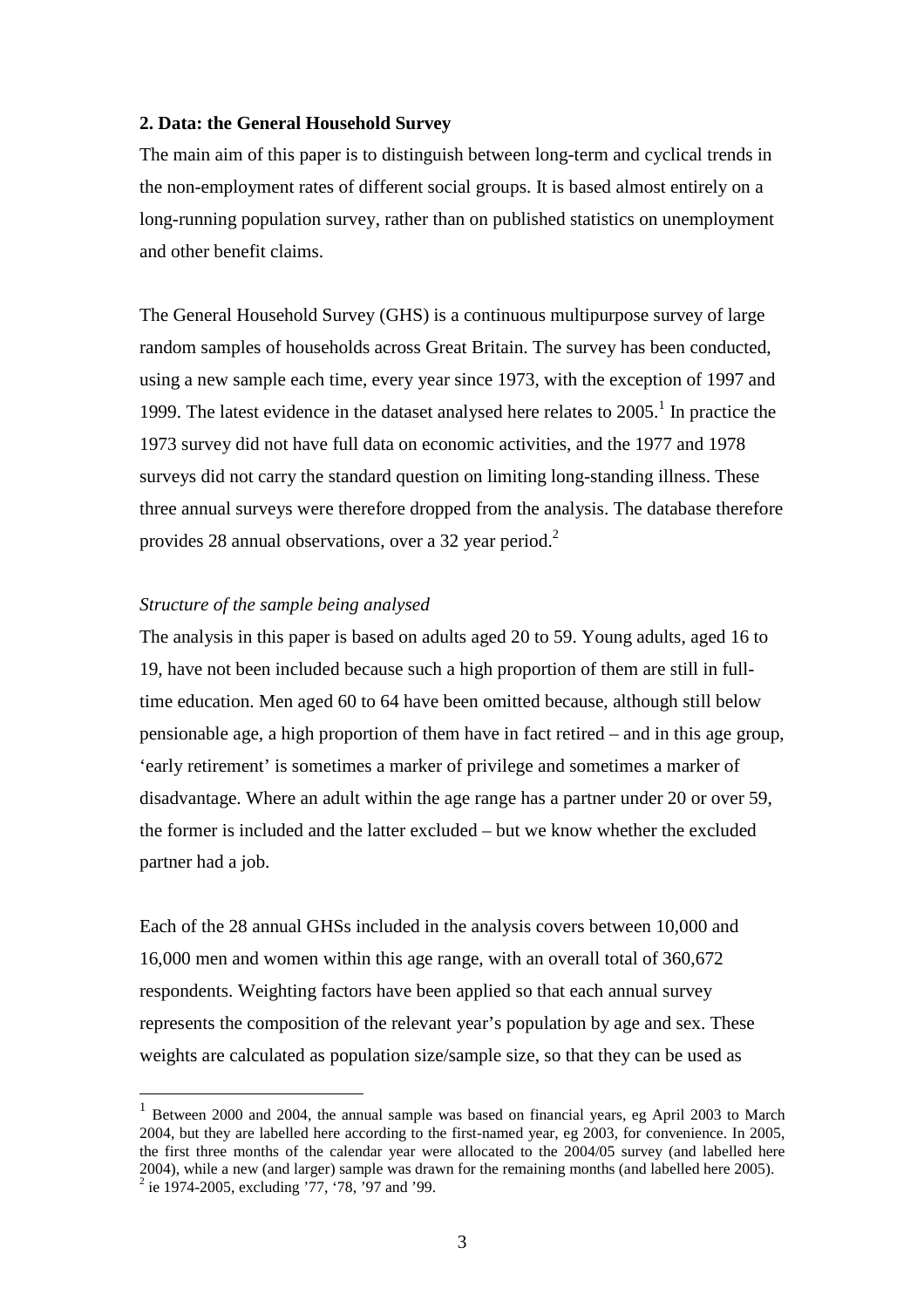grossing up factors to estimate the number of people in the population who have been affected.

All the annual surveys asked questions about respondents' economic activity, and about the set of personal characteristics that are known to be associated with people's job prospects. Some of these questions (notably age and sex) were asked and coded identically in every survey, and could easily be compared across the sequence. Others, notably educational qualifications and ethnic group, were asked and/or coded in different ways across the sequence, and an important preparatory task was to ensure that these data were recoded to be as comparable as possible from year to year.

As with all research of this kind, the findings should be treated just as 'estimates', with a margin of error either way associated with sampling considerations, measurement uncertainties and analytical simplifications. It is the broad differences and trends that matter. An appendix provides details of sampling errors in the main analytical model

#### *Definitions of non-employment and of unemployment*

 $\overline{a}$ 

People have been defined as 'not in work' if they did not have a job, and were not studying at the time they took part in the survey. The definition is as close as the survey data can get to "NEET" – not in employment, education or training, A job of less than 16 hours per week was counted as not in work, on the grounds that very short hours cannot be considered either a primary activity or a means of earning a living. The 16 hour cut-off is enshrined in current social security and tax-credit legislation, although the formal boundary was at 30 hours at the beginning of the period under review. Full-time education has been classified as 'in work', because it is long-term economic investment, strongly supported by government policy.<sup>3</sup> All references in this paper to 'non-employment ' and synonyms such as 'out of work' refer to this NEET-based definition. In 2005 (the most recent GHS year in the dataset), the non-employment rate ('out of work' as a proportion of all adults in the age range) was 25 per cent, the converse of an overall employment rate of 75 per cent

 $3$  The proportion of those defined as 'in work' who were students rose from 1.1 per cent in 1974 to 3.6 per cent in 2003. They were concentrated among those in their twenties. It is possible that scarcity of jobs is one of the factors that encourages young people to stay on in the education system, but that issue is not addressed in this analysis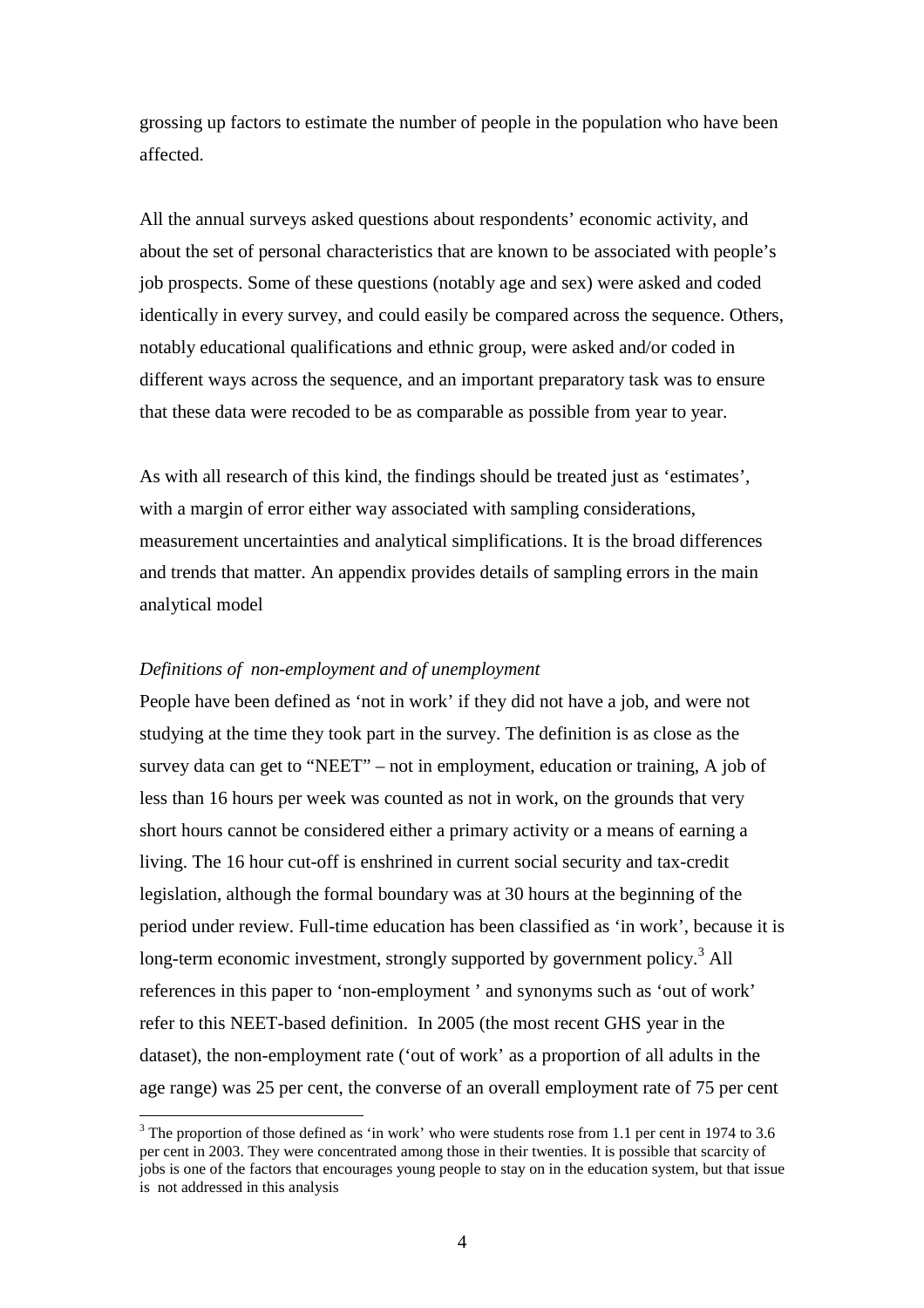But the words '*un*employed' and '*un*employment' refer more narrowly to people seeking work. In between the unemployed and people in work is a group of those who have no job, but are not looking for one, known as 'economically inactive'. The unemployment rate reported by the GHS in 2005 (the 'ILO definition') was 3.3 per cent.

The best-known measure of unemployment, and the one that can be kept up to date from month to month, is based on a count of the number of people claiming the relevant benefits, mainly the Jobseekers' Allowance and its predecessors Unemployment Benefit and Income Support. Figure A plots changes over the period in three measures of unemployment:

- the figure based on the Labour Force Surveys, using the ILO definition for those of working age in Great Britain – this is the source used for official estimates of long-term trends.
- the GHS based figure, again using the ILO definition, confined to 20-59 year olds in Great Britain
- the claimant count figure, for those of working age across the  $UK this$  is the headline figure used to monitor short term rises and falls in unemployment

The ebbs and flows that are crucial to the analysis in this paper are clearly visible, and the three rather different measures of unemployment track each other with almost uncanny consistency. The main differences are:

- the GHS indicated a peak in unemployment in 1983, and the LFS in 1984, while the claimant count reported a continuing increase through to 1986;
- the LFS figures have been rather higher than the other two versions, especially in the early 1980s and over the most recent period.

The analysis in this paper is based on the GHS measure.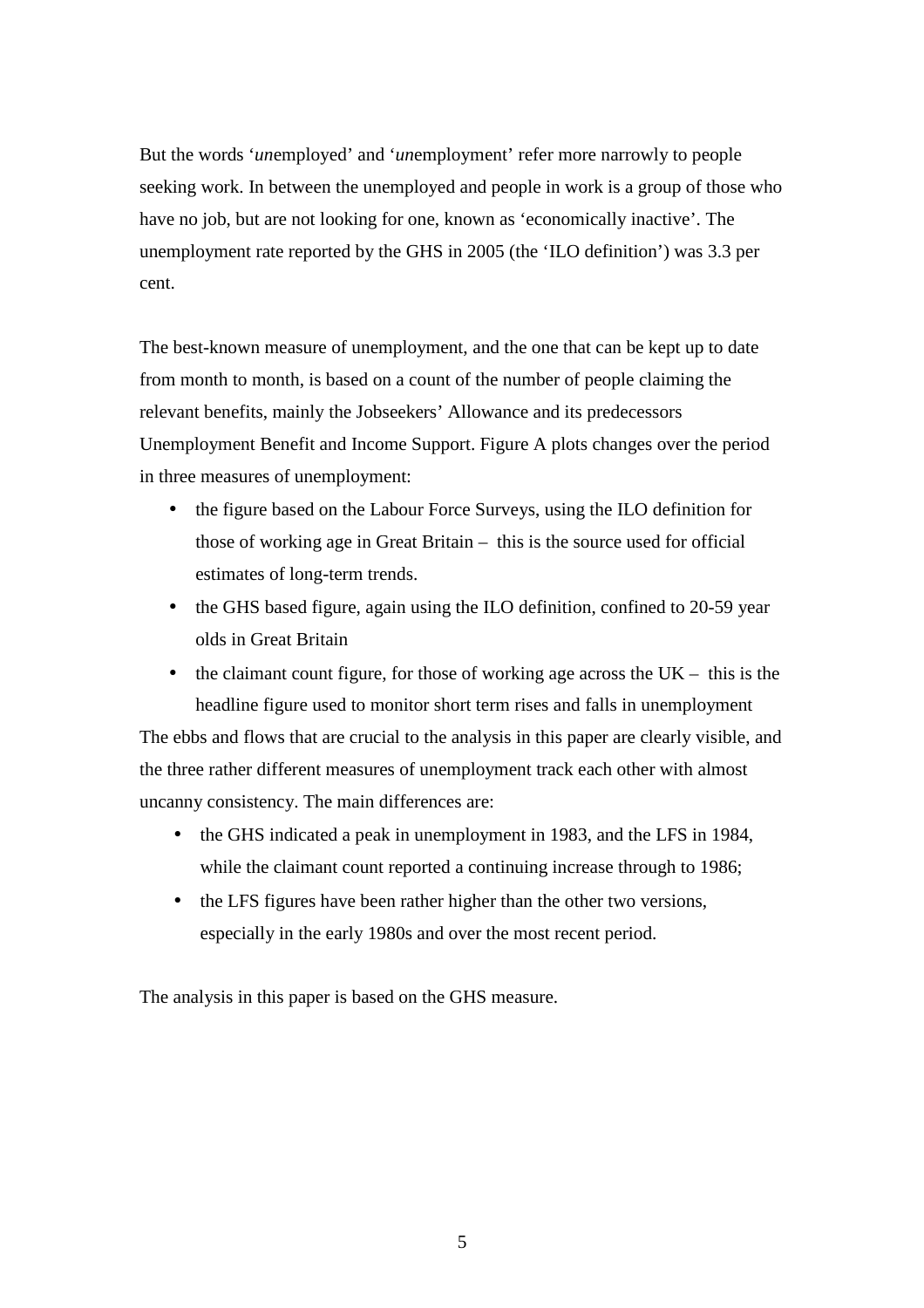*Figure A: Annual unemployment rates, 1974-2008, measured by the Labour Force Survey, by the General Household Survey and by official clamant counts* 



#### **3. Analytical approach**

The paper uses logistic regression techniques to estimate the probability that any member of the GHS sample was not in work in any year. That probability will be influenced both by the supply side (the individual's preference for work and the set of skills s/he has to offer), and by the demand side (employers' need for workers). The question to be addressed is how sensitive individuals' non-employment probabilities are to variations in aggregate demand, holding supply-side characteristics constant.

1. The analysis focuses mainly on whether an individual is not in work, rather whether s/he is unemployed. Clearly the unemployed (looking for a job) are the group of primary concern, given that their current situation is one that they are positively trying to escape. It is often assumed that economically inactive people have chosen not to work and are not of concern. The extent to which these choices are freely made in the long term is open for discussion (Berthoud and Blekesaune 2007). But the important point in the current context is that any *increase* in the non-employment rates of (eg) mothers or disabled people *directly attributable to a cyclical scarcity of job*s is unlikely to have been the outcome of autonomous changes in their preferences, and so should be considered one of the outcomes of a recession.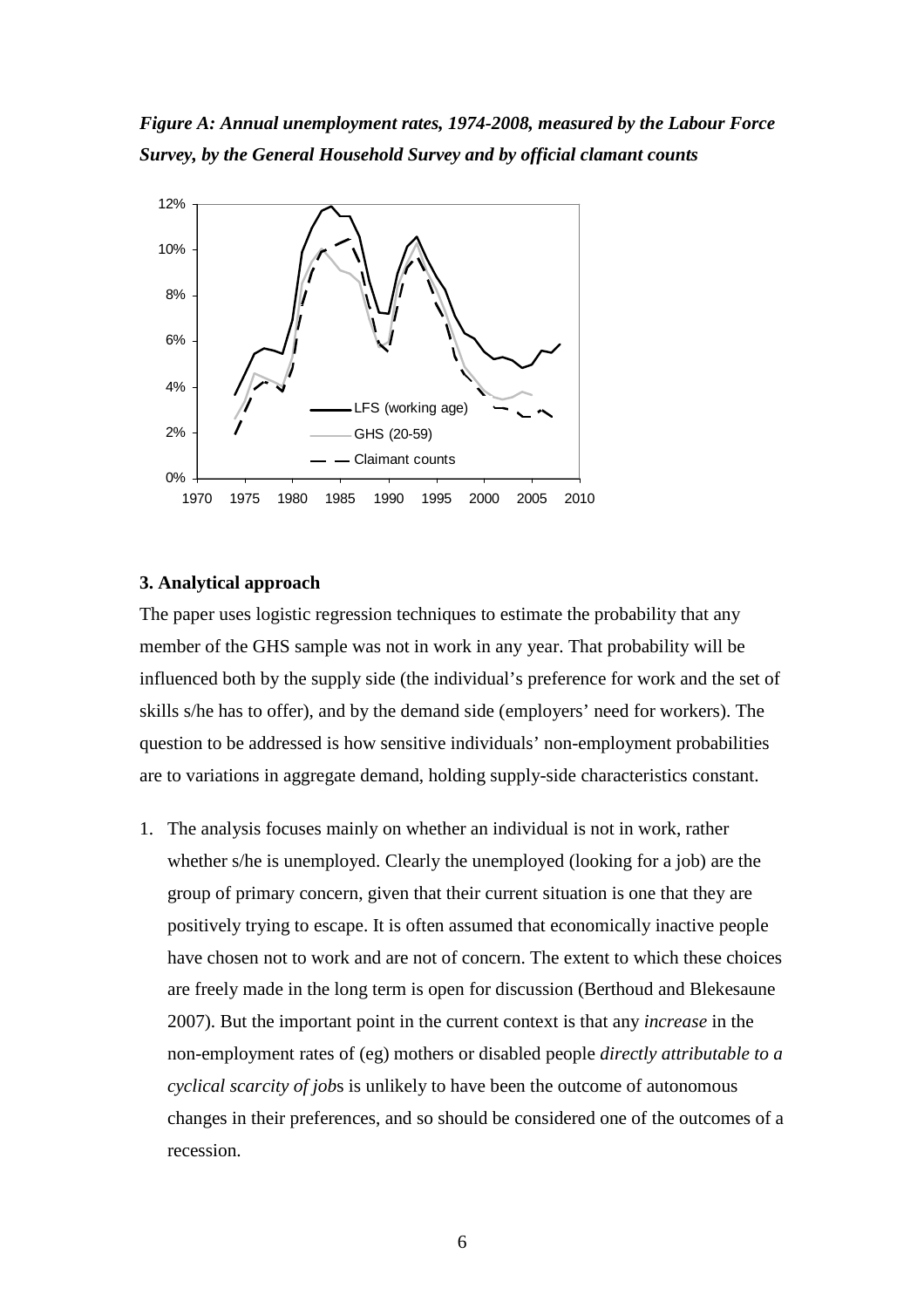- 2. It is important to take account of *all* the influences on people's job prospects before reaching conclusions about the importance of any *one* of them. A multivariate analysis is proposed, in which gender and family structure, age, education, health, ethnicity and region are all considered as potentially independent predictors of non-employment probabilities. Rather than simply report how many (eg) disabled people do not have a job, the approach offers the opportunity to show how much higher the non-employment rate of disabled people is than that of non-disabled people with otherwise similar characteristics. This net difference – a 'disability employment penalty' (Berthoud  $2008$ ) – can be compared with similarly-calculated penalties for mothers, ethnic minority groups and so on (Berthoud and Blekesaune 2007).
- 3. The analysis compares year by year changes in the labour market advantages or disadvantages experienced by different social groups, with year by year changes in the unemployment rate, used as an indicator of ups and downs in the business cycle. If the non-employment rate of any group remained constant, regardless of booms and busts, then it could be concluded that the group was unaffected by recessions. If their non-employment rate fluctuated widely in a pattern closely synchronised with the national indicator of labour demand, then it could be concluded that the group was highly sensitive to market conditions – and the analysis provides an estimate of the numbers affected. The projects the conclusions about the early 1980s and 1990s to the late 2000s, effectively 'predicting' the detail of what is happening now
- 4. A constant non-employment rate is not necessarily the appropriate counterfactual baseline against which to compare the outcome of a recession. While the overall proportion of GHS sample members in and out of work remained fairly steady over the long term (once cyclical effects have been ironed out) some of the social groups of interest (eg mothers) have seen a fairly steady improvement in their job expectations, while others (eg disabled people) have seen a fairly steady deterioration (Berthoud 2007). For these groups, what matters is the extent to which their non-employment rate departed from their underlying trend during a recession and recovery.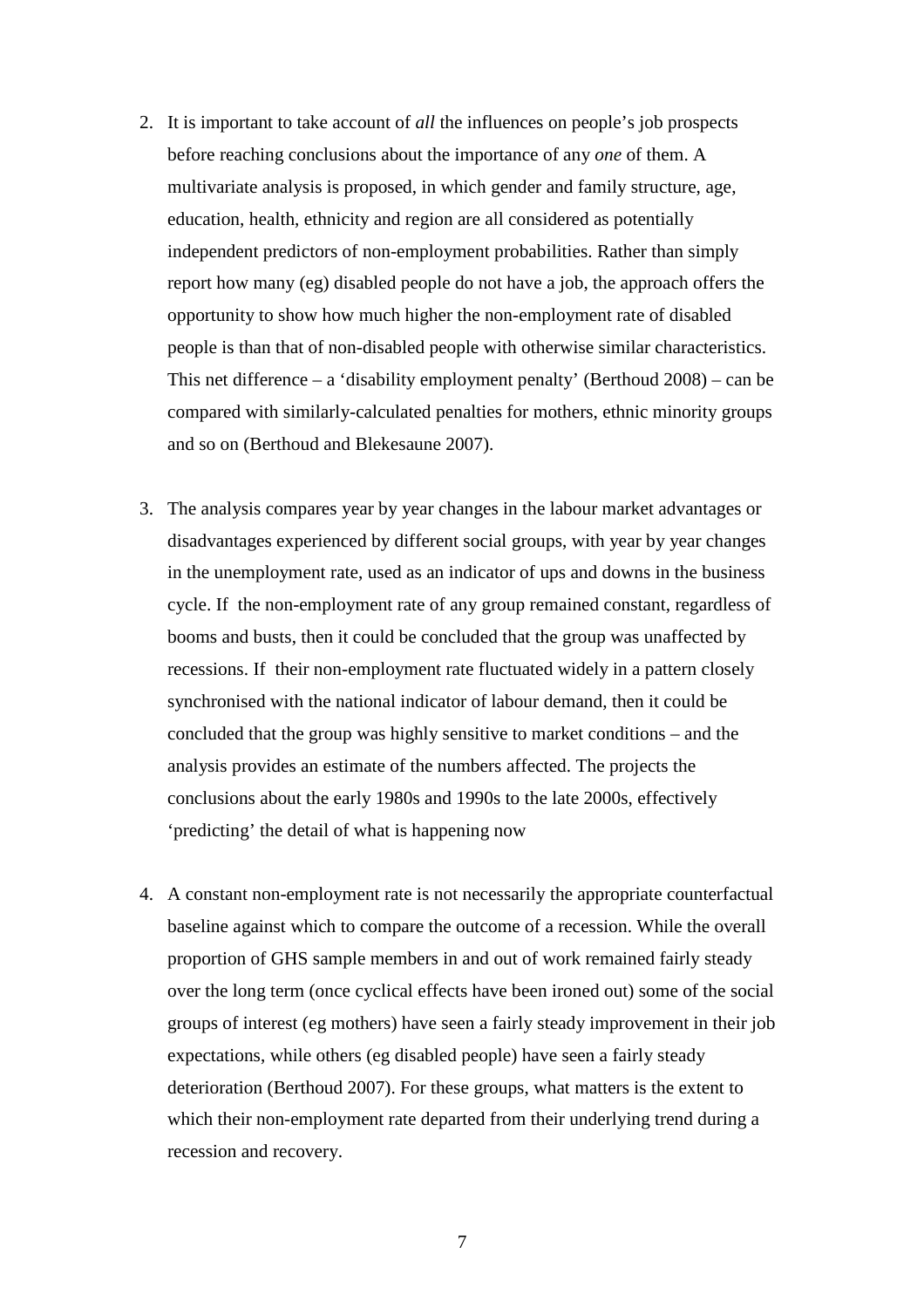Figure B plots year by year changes, for one example group whose nonemployment rate fell over the period and another whose rate rose. The analytical challenge is to identify the M shaped pattern of response to cyclical variations (see Figure A) superimposed on a steady trend. If the underlying trend was not taken into account, the cyclical effect would be substantially under-estimated when the trend is upwards, and over-estimated when the trend is downwards

*Figure B: Illustration of rising and falling trends in annual non-employment rates among specific groups* 



5. The fifth point is obvious, but needs to be made explicit. The past is the only, but not an ideal, guide to the future. Analysis of the impact of the recessions in the early 1980s and 1990s is intended to illustrate the likely consequences of the recession now in progress. There are all sorts of differences between the three events – in the starting situation, in the causes of the crisis and in the policy responses – which mean that study of the first two cannot be used to predict the pattern of the third with any precision. The analysis should nevertheless offer a good guide to the likely impact of the current downturn on the welfare of individuals.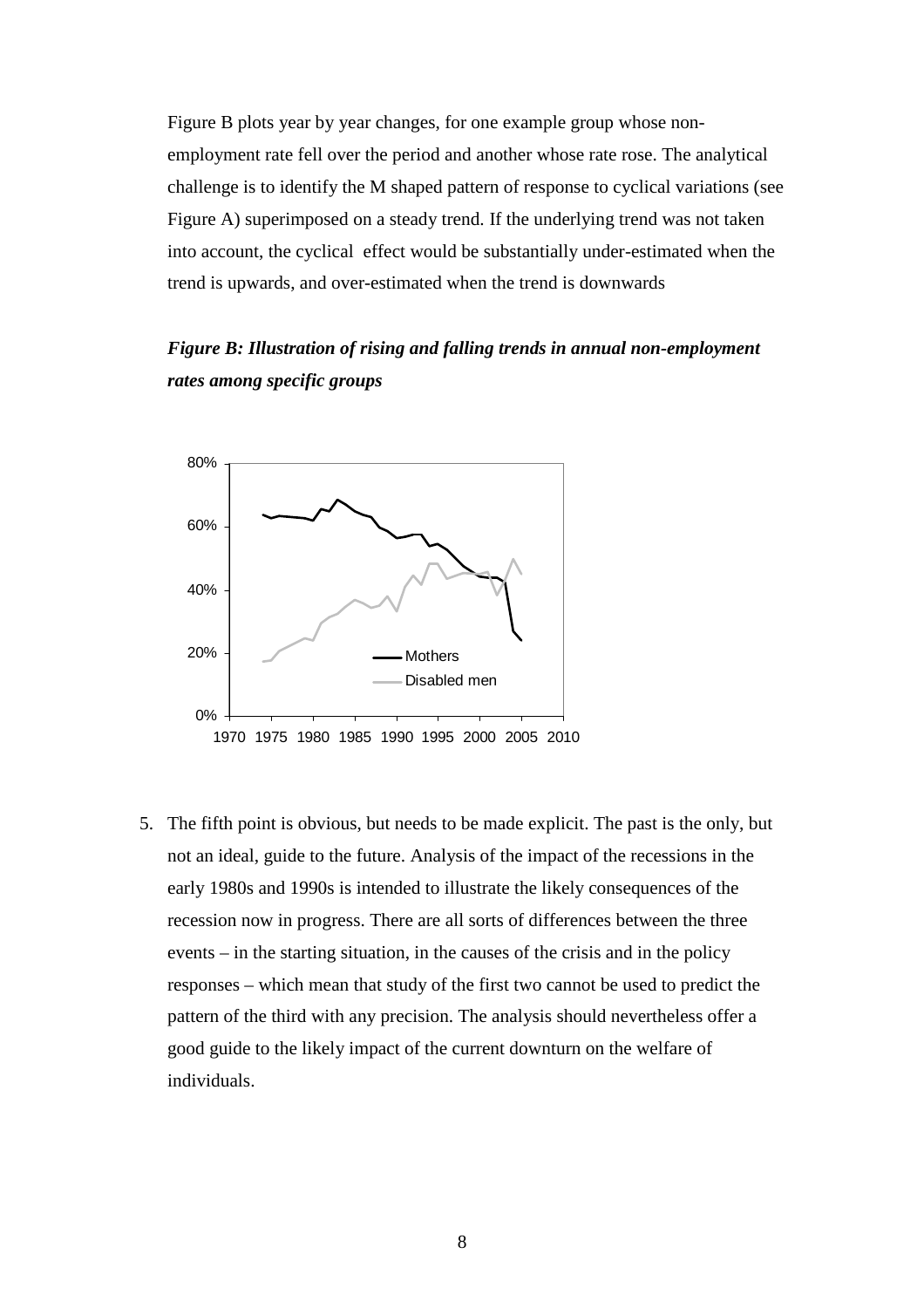#### **4. Overall trends in non-employment probabilities**

A first step is to establish that cyclical variations in the proportion of potential workers who report that they are unemployed is associated with parallel trends in the proportion of adults who are not in work for other stated reasons. Table 2 does this using a multinomial regression equation, in which each of the alternatives to being in work (16 hours plus) is analysed distinctly. The equation controls for underlying trends by including the sequence of years as a predictor (1974-2005, numbered 0 through 31), and also the square of the numerical sequence. This incorporates an assumption that any long-term rises or falls were continuous, but not necessarily linear.

Since the annual unemployment rate is calculated from the number of people reporting that they were unemployed, it is hardly surprising that the one strongly predicts the other. The important point of the analysis in Table 2 is that all the other alternative outcomes also tended to rise during periods of rising unemployment, and fall during periods of falling unemployment (with the exception of the unimportant "other/not known" category).

|    |                           |                               | Multinomial coefficients       |                 |                               |  |  |
|----|---------------------------|-------------------------------|--------------------------------|-----------------|-------------------------------|--|--|
|    |                           | Proportion<br>of all,<br>2005 | Annual<br>unemployment<br>rate | Trend<br>(year) | Trend<br>(year <sup>2</sup> ) |  |  |
| a) | In work, 16 hours or more | 73%                           | Reference category             |                 |                               |  |  |
| b) | Work, less than 16 hours  | 5%                            | 0.021                          | 0.022           | $-0.001$                      |  |  |
| C) | Student                   | 2%                            | 0.018                          | 0.049           | 0.000                         |  |  |
| d) | Unemployed                | 3%                            | 0.152                          | 0.032           | $-0.001$                      |  |  |
| e) | Incapable of work         | 5%                            | 0.011                          | 0.096           | $-0.001$                      |  |  |
| f) | Retired                   | 2%                            | 0.024                          | 0.166           | $-0.003$                      |  |  |
| g) | Home or family            | 8%                            | 0.038                          | $-0.043$        | 0.000                         |  |  |
| h) | Other/not known           | 2%                            | $-0.023$                       | $-0.001$        | 0.001                         |  |  |

*Table 2: Multinomial regression equation using annual unemployment rate and annual trend to predict specific labour market activities* 

Source: GHS 1974-2005, adults aged 20-59. Coefficients in **bold** are significant (p<0.05)

The temptation is to use this multinomial approach to predict how sensitive disabled people, older workers and women are to changing market conditions, using the categories "incapable of work", "retired" and "home or family" as indicators of the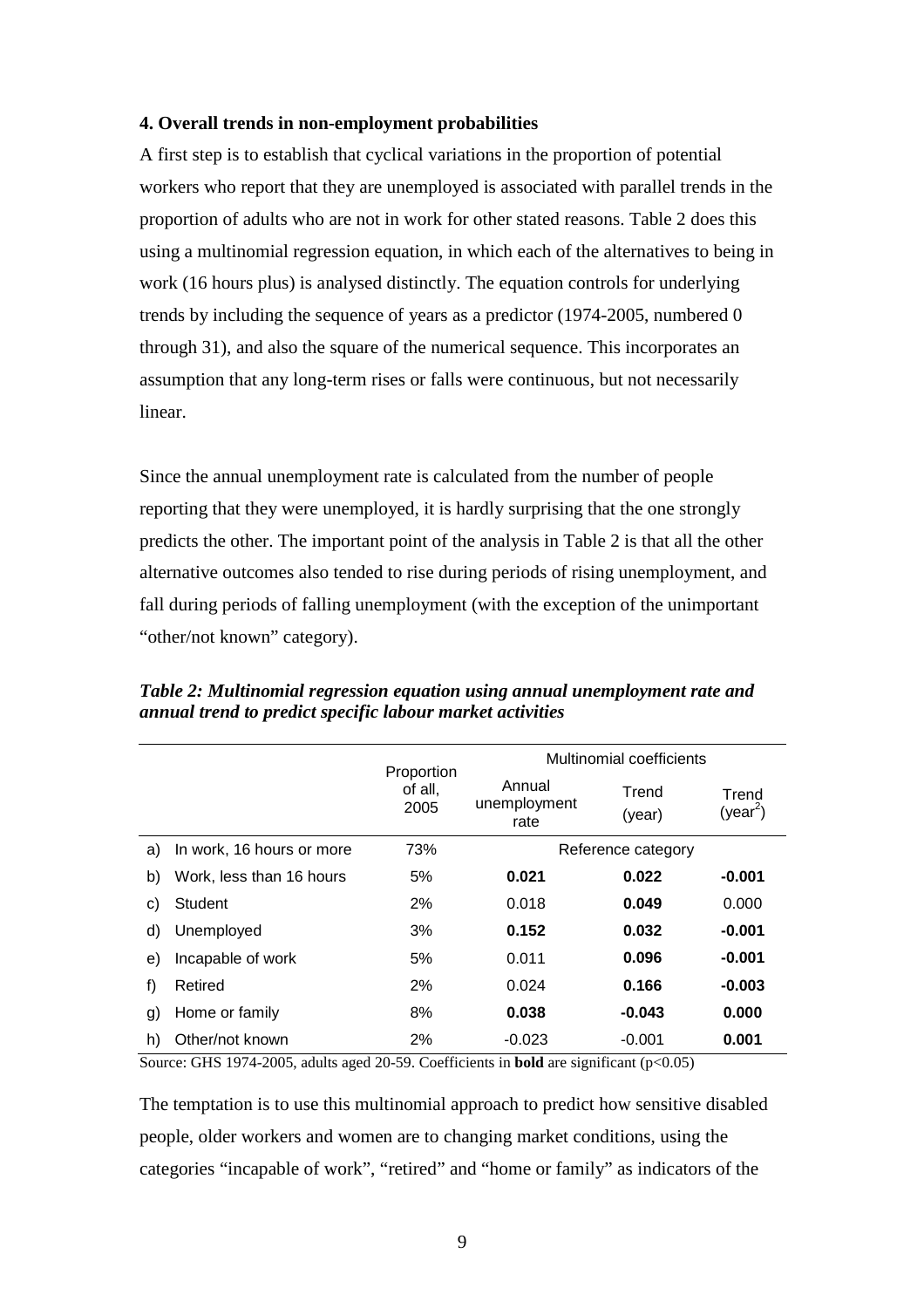three groups' experiences. The difficulty with such a solution is that the choice of label is often subjective, depending partly on what the individual was doing before, and partly on current normative considerations about appropriate social and economic roles. These norms have changed over time, leading to trends in the number of people explaining their non-work in different ways, which do not necessarily match rises or falls in their non-employment probabilities.

Instead, the analysis later in this paper shows how many members of each specific group did not have a job (as defined). Not having a job seems a more objective, and ultimately more important, fact, than the reason given. Moreover the chosen approach allows finer-grain analysis, controlling for more factors, than the categorisation used in Table 2.

Note that the definition of non-work used in the analysis is based on categories b, d, e, f, g and h as labelled in the table, so the overall non-work rate was 25% in 2005.  $(5+3+5+2+8+2)$ . The ILO definition of unemployment rates expresses category d as a percentage of a+b+d. This gives a figure of 3.3% in 2005. Because the bases for the percentages are not the same, a percentage point change in non-employment would refer to more actual people than a percentage point change in unemplyment. This will become clear as examples are given in the following paragraphs.

A first step is to analyse annual non-work rates, using the annual characteristics – current unemployment rate and trend – as the predictor variables. There are three ways of doing this.

- The first column of Table 3 shows the results of an ordinary least squares (OLS) regression in which each year in the sequence is treated as an observation, using the annual unemployment rate and the year-on-year trend as the predictors. It shows that for every rise or fall of 1 percentage point in the unemployment rate, the non-work rate rose or fell by 1.1 a percentage point. This means that if unemployment in 2005 had doubled, from 3.3 per cent to 6.6 percent, the non-work rate would have increased by 3.5 percentage points.
- The second column of Table 3 show the results of a logistic regression equation, predicting the probability of non-employment of each individual in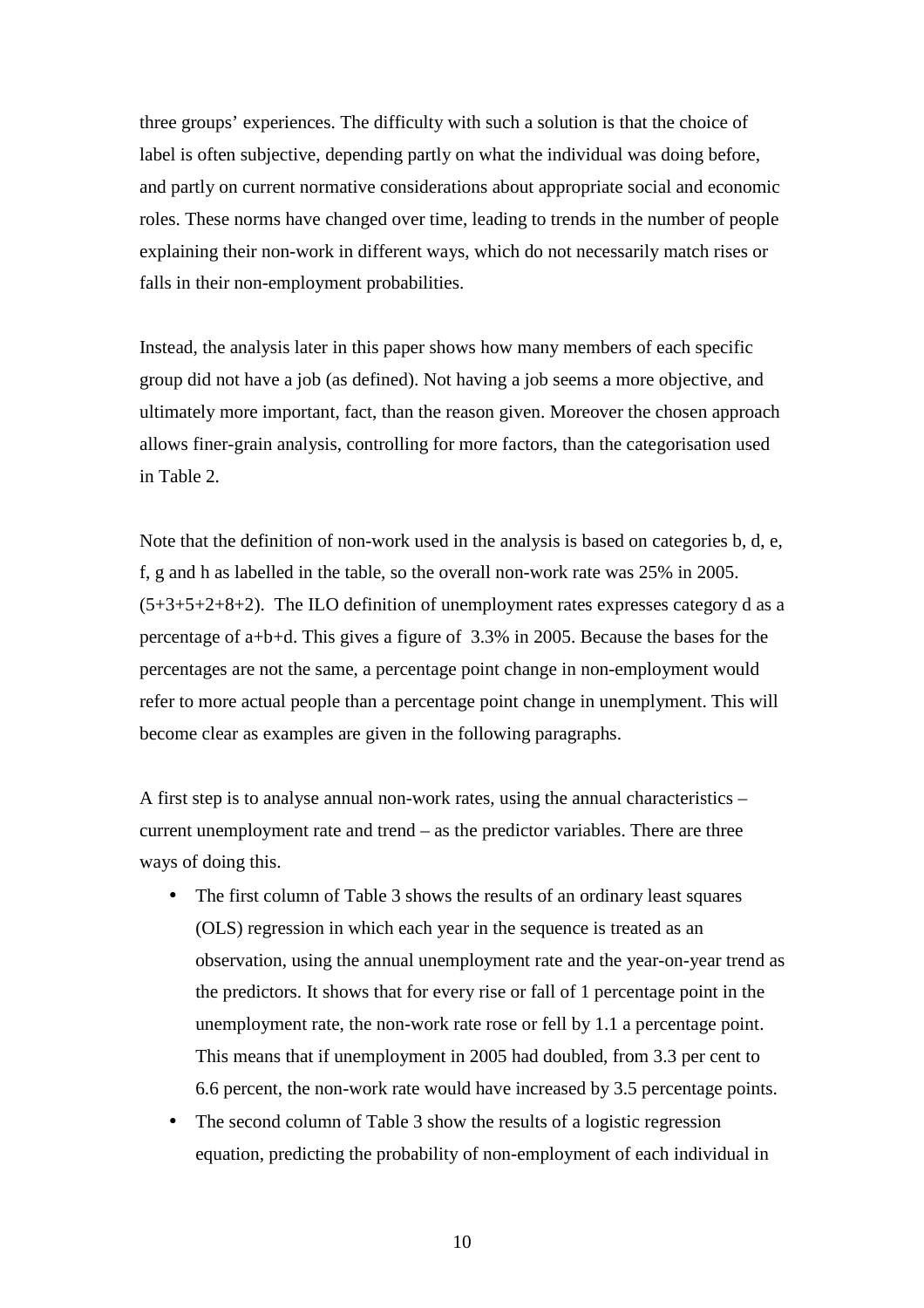the sample, again using the annual unemployment rate and the year-on-year trend as the sole predictors.<sup>4</sup> The logistic regression coefficient of 0.051 is not easy to interpret, but it can be calculated that doubling the 2005 unemployment rate from 3.3 to 6.6 per cent would lead to an increase in the non-work rate of 3.6 percentage points.

The last column of the table shows the results of a similar logistic regression equation, which also controls for the effects of a wide range of other personal characteristics on non-work probabilities. These other effects are recorded in Appendix 1 and may be interesting in their own right; but the important point for the current objective is that controlling for these characteristics suggests a slightly weaker underlying relationship between unemployment and non-work than appeared in the logistic specification without controls  $-$  a doubling  $(3.3)$ percentage point rise) in the 2005 unemployment rate would lead to a rise of just under 3.3 percentage points in the overall non-employment rate.<sup>5</sup>

|                                           | Analysis of<br>yearly<br>averages | Analysis of individual<br>probabilities<br>(logistic regression) |               |  |
|-------------------------------------------|-----------------------------------|------------------------------------------------------------------|---------------|--|
|                                           | (OLS)                             | Without<br>controls                                              | With controls |  |
| Annual unemployment rate                  | 0.011                             | 0.051                                                            | 0.066         |  |
| Trend (per year)                          | $-0.003$                          | $-0.009$                                                         | 0.006         |  |
| (year squared)                            | 0.000                             | 0.000                                                            | 0.000         |  |
| (Pseudo) $R^2$                            | 97%                               | 0.4%                                                             | 25.5%         |  |
| N of observations                         | 28                                | 360,672 individuals<br>in 28 clusters                            |               |  |
| Effect of increasing unemployment by 3.3% | 3.49%                             | 3.59%                                                            | 3.25%         |  |

*Table 3 Three ways of explaining the relationship between annual unemployment rates and annual non-work rates* 

See Appendix A for full details of the logistic regression equation with controls. Coefficients in bold type are significant at the 95% confidence level

 $\overline{a}$ 

<sup>&</sup>lt;sup>4</sup> All the members of each year's GHS sample have identical values for the annual unemployment rate and the year. Estimates of sampling errors have taken account of the non-independence of these variables at the individual level by treating each year as a cluster.

<sup>&</sup>lt;sup>5</sup> It is interesting to note that while the raw trend in the non-employment rate is slightly negative in the first two columns of the table (without controls), it is slightly positive in the third column when characteristics are controlled for. This suggests that the reduction in overall non-work rates is more than accounted for by the reduction in the number of people with a high risk of non-employment in any case – eg people with no qualifications, women with children.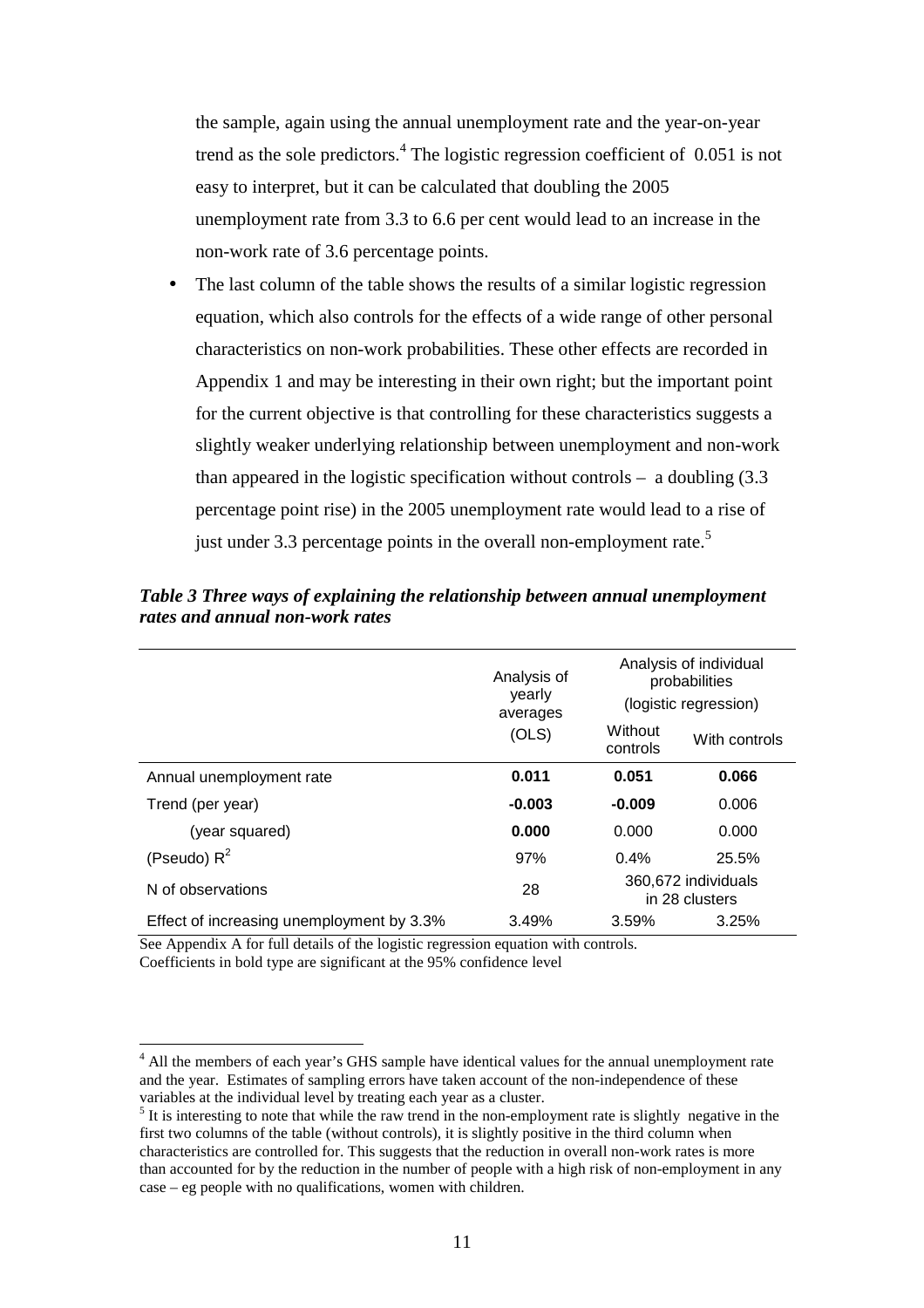The estimate of the effect of doubling the 2005 unemployment rate will be used again and again in the following pages, to illustrate the predicted effects of the recession on particular groups of people. It is calculated by

- 1. using the logistic regression equation to predict the non-employment probability of each 2005 sample member under 2005 conditions; and
- 2. adding  $3.3$  x the relevant coefficient to the prediction formula,<sup>6</sup> and repredicting the non-employment probabilities in 2005 under the hypothetically revised conditions.

The approach is similar in concept to the calculation of marginal effects, except that the estimate refers to a plausible change in actual conditions rather than to an infinitesimal change. 2005 is used because it is the most recent year available in the data set. Doubling the unemployment rate is assumed because that is what happened (according to the claimant counts) over the 15 month period to June 2009. Remember that the unemployment rate exceeded 10 per cent in the recessions of the early 1980s and early 1990s (see Figure A above) so that the estimates in this paper of what may have already happened may well understate the numbers who are likely to be out of work before the eventual upturn in the economy.

So the best estimate is that a rise of 3.3 in the percentage unemployment rate is matched by a rise of 3.25 in the overall percentage non-work rate. Applying these figures to 2005 conditions implies that:

- Doubling the unemployment rate represents an increase of 812,000 in the number of unemployed people aged 20-59 (defined as looking for work).
- An increase of 3.25 percentage points in the proportion of all adults (in that age range) not working represents a total rise of joblessness attributable to weakened demand of 1,034,000.
- It can be concluded that the number of jobs directly affected by cyclical factors is about 127 for every 100 individuals recorded as unemployed.

The rise in unemployment therefore undercounts the total number of people whose jobs are affected by a recession. The difference between the two counts is not

 $\overline{a}$ 

<sup>&</sup>lt;sup>6</sup> The formula for predicting probabilities from a logistic regression equation is  $1/(1+\exp(-x\beta))$  where xβ is the sum, for each member of the sample, of the values of the predictor variables times their coefficients.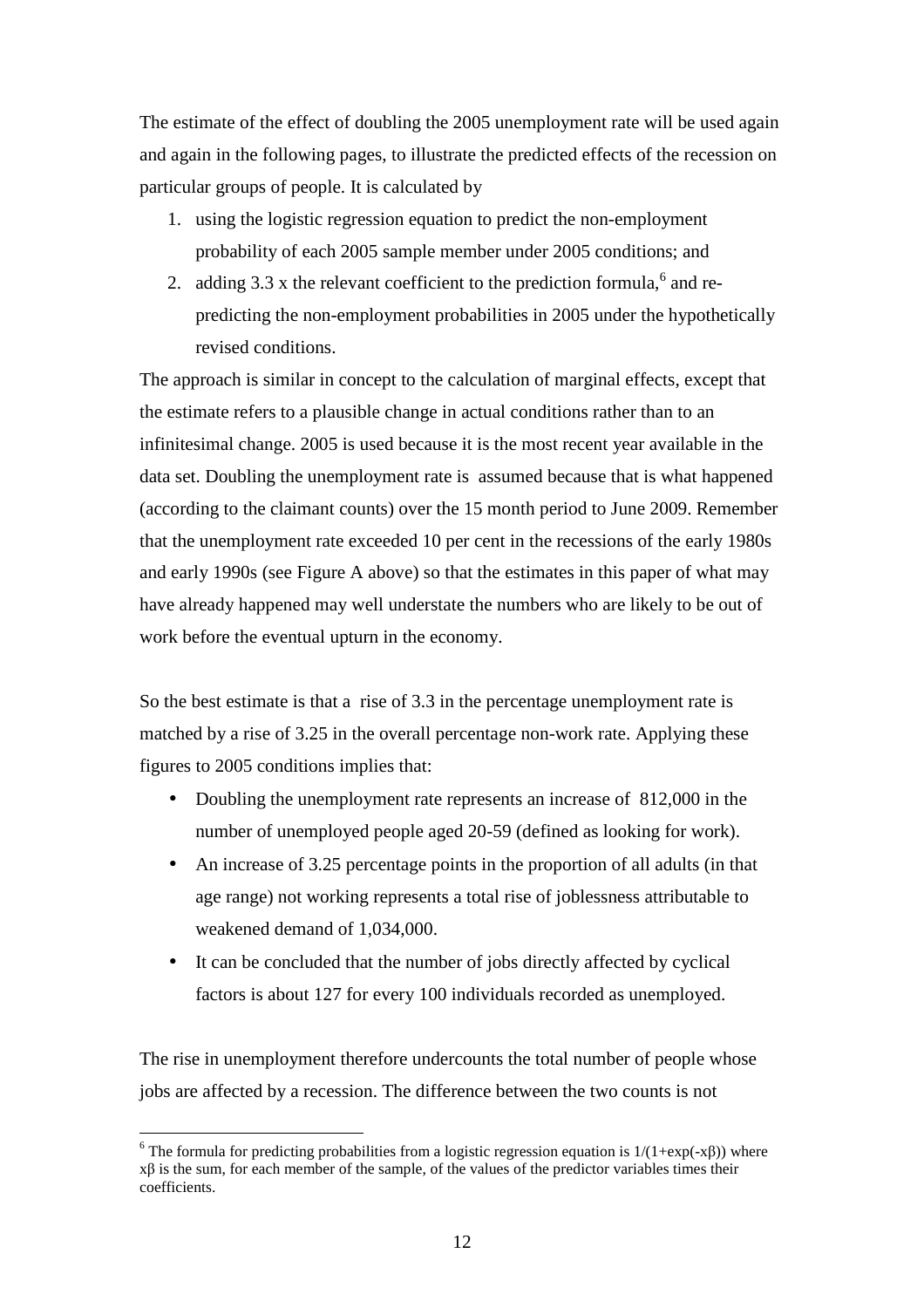massive, and it can be concluded that the number of people not working on grounds of disability, early retirement and motherhood is somewhat, but not exceptionally, sensitive to fluctuations in the number of jobs available.

#### **5. Effects on social groups**

The overall effect of fluctuations in labour demand on the number of people out of work is not difficult to estimate and the fact that some 'unemployment' is hidden among people who report other reasons for not having a job is not a new idea (Beatty and Fothergill 2005). But the detailed year by year data provided by the GHS offers an opportunity to analyse the rises and falls in joblessness among different social groups, to show, for example, whether it is men or women, well-qualified or poorly qualified, whose prospects are most sensitive to market conditions. Do disabled people, or members of minority ethnic groups, face additional disadvantage during downturns in the economy, or is their position already so weak that macro-economic changes make no difference?

The main logistic regression equation covering all groups and the whole period is set out in Appendix A. Including (say) education and the annual unemployment rate in the same model tells us that people with no qualifications are generally less likely to have a job than graduates in all years, and that the overall non-employment rate fluctuates with the business cycle for people of all educational backgrounds. But this does not differentiate between the effects of the business cycle on those with low and high qualifications. The analysis needs to estimate the pattern of changes over time for each social group.

This has been done by adding a set of interaction terms to the equation, which provide estimates of the effects of both underlying trends and cyclical variations in demand, on each of the original predictor variables. The detailed results are in Appendix A, together with a summary of the Stata commands used to generate the estimates. The model takes account of the direct effects on non-work probabilities of 30 characteristics, and also allows for 30 distinct trends, and 30 distinct cyclical patterns.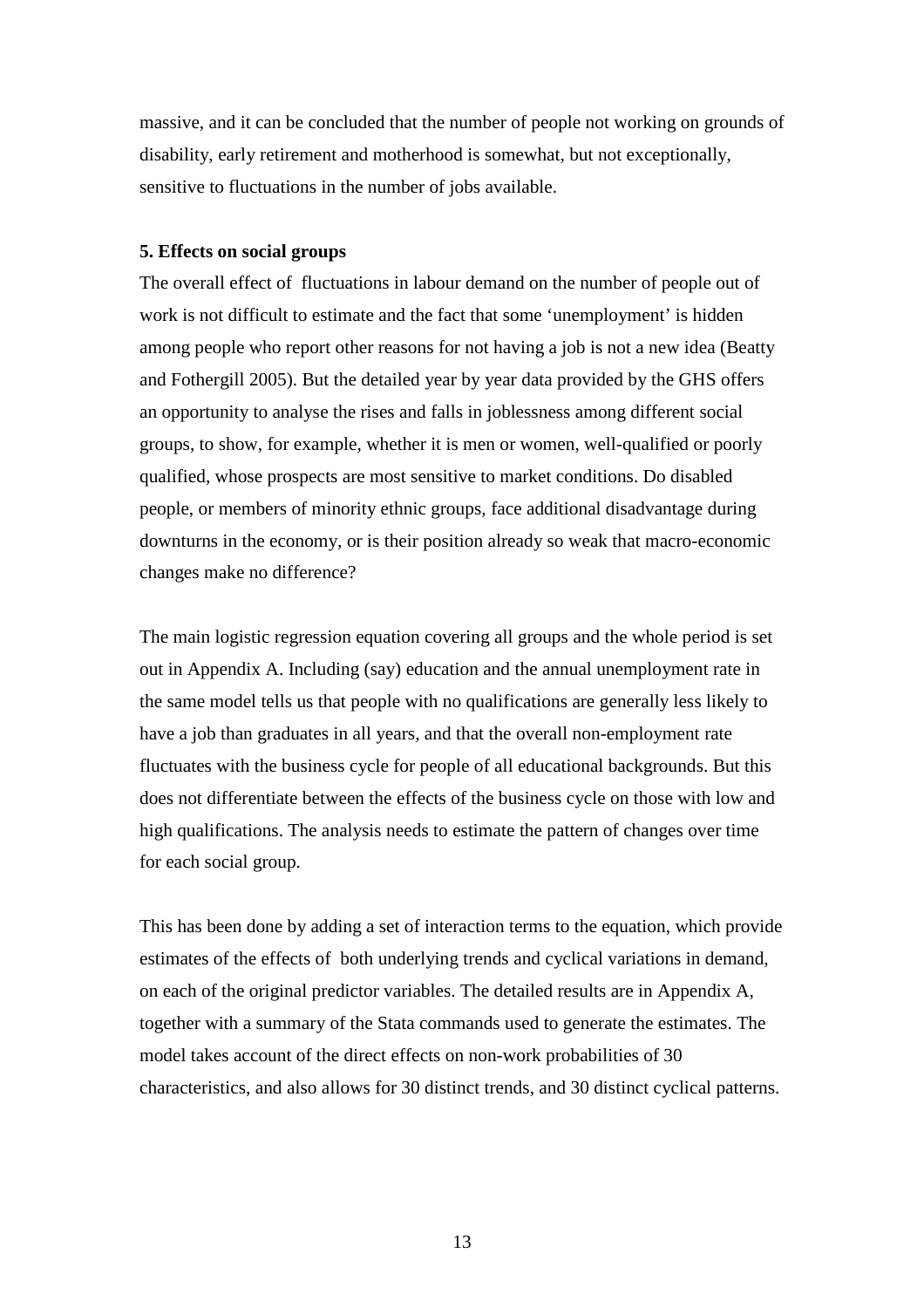Models with large numbers of interaction terms are too complex to be interpreted directly. The trick is to repeat the approach already used to summarise the overall cyclical effect.

- The current non-work probability of each member of the 2005 sample is predicted, taking account of all characteristics and their interactions
- A hypothetical non-employment probability is then calculated for each 2005 sample member, assuming a 3.3 percentage point increase in the unemployment rate, and applying that to all the interactions between characteristics and unemployment rates.
- This provides, for every sample member, an estimate of their increased risk of non-employment. Variations in this increased risk can be analysed across the key characteristics of interest.
- Reported effects are averaged across adults in the 2005 sample

That is done in the following paragraphs, for the following characteristics in order: gender/family structure, age, disability, educational qualifications, ethnic group and region.

#### *Gender and family structure*

Preliminary analysis suggested that the most efficient way of describing variations in non-employment patterns was to compare all men (excluding the small number of lone fathers), women without dependent children living with them, and mothers (plus lone fathers). This three way distinction provides the basis for Table 4, illustrated by Figure C.

By 2005, the estimated non-employment rate among men (as defined) had risen to nearly 15 per cent as the result of long-term trends. Among parents (mostly mothers, as defined), it had fallen to about 38 per cent, while childless women were in between at 27 per cent. But a rise of 3.3 per cent in the unemployment rate is expected to have substantially more impact on men (4.0 percentage points) than on parents (3.1 points), with childless women least affected  $(1.6 \text{ points})$ .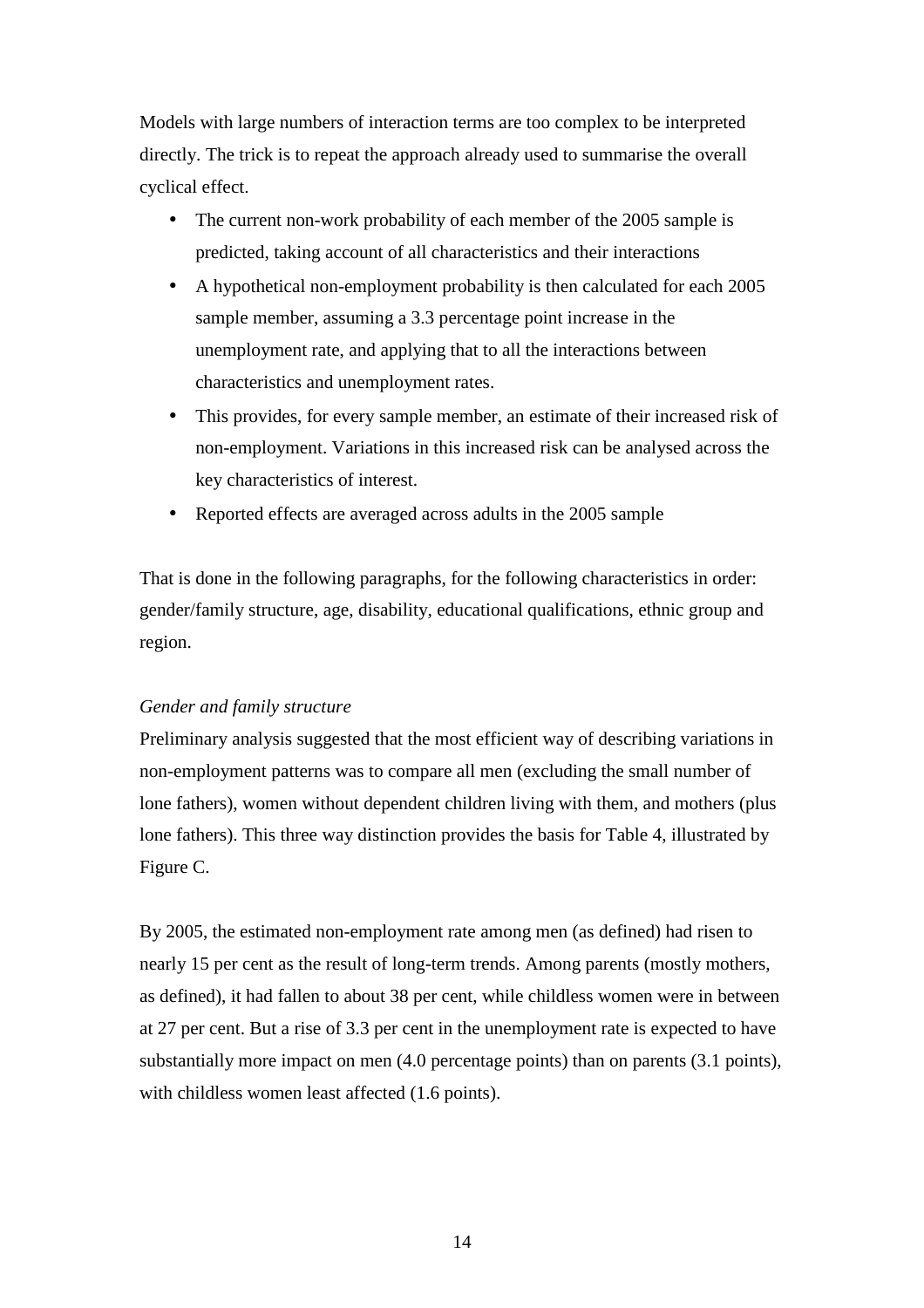|                                             | Men                      | Women               | Parents                     |  |
|---------------------------------------------|--------------------------|---------------------|-----------------------------|--|
|                                             | (except lone<br>fathers) | (except<br>mothers) | (mothers +<br>lone fathers) |  |
| Percent predicted not to be working in 2005 | 14.7%                    | 27.0%               | 37.8%                       |  |
| Predicted if unemployment doubled           | 18.7%                    | 28.6%               | 41.0%                       |  |
| Predicted increase, percentage points       | 4.0%                     | 1.6%                | 3.1%                        |  |
|                                             |                          |                     |                             |  |
| Number not working in 2005 (thousands)      | 2,196                    | 2,335               | 3,111                       |  |
| Predicted increase (thousands)              | 603                      | 135                 | 258                         |  |
| Proportionate increase                      | 27%                      | 6%                  | 8%                          |  |

*Table 4 Logistic regression predictions of the relationship between annual unemployment rates and overall non-work probabilities, by gender and family structure.* 

The second half of Table 4 presents the percentages in terms of the number of people affected. Two million 'men' would have been out of work for one reason or another in 2005 anyway. They would be joined by more than a further half million if unemployment had doubled. Larger numbers of 'women' and 'parents' who would not have been working in any case, are relatively unaffected by a potential recession. The number of men out of work would increase by more than a quarter; the number of childless women by little more than one in twenty.

*Figure C Predicted changes in number of non-employed people in 2005 conditions, by gender and family structure* 



Note: see text for definition of. categories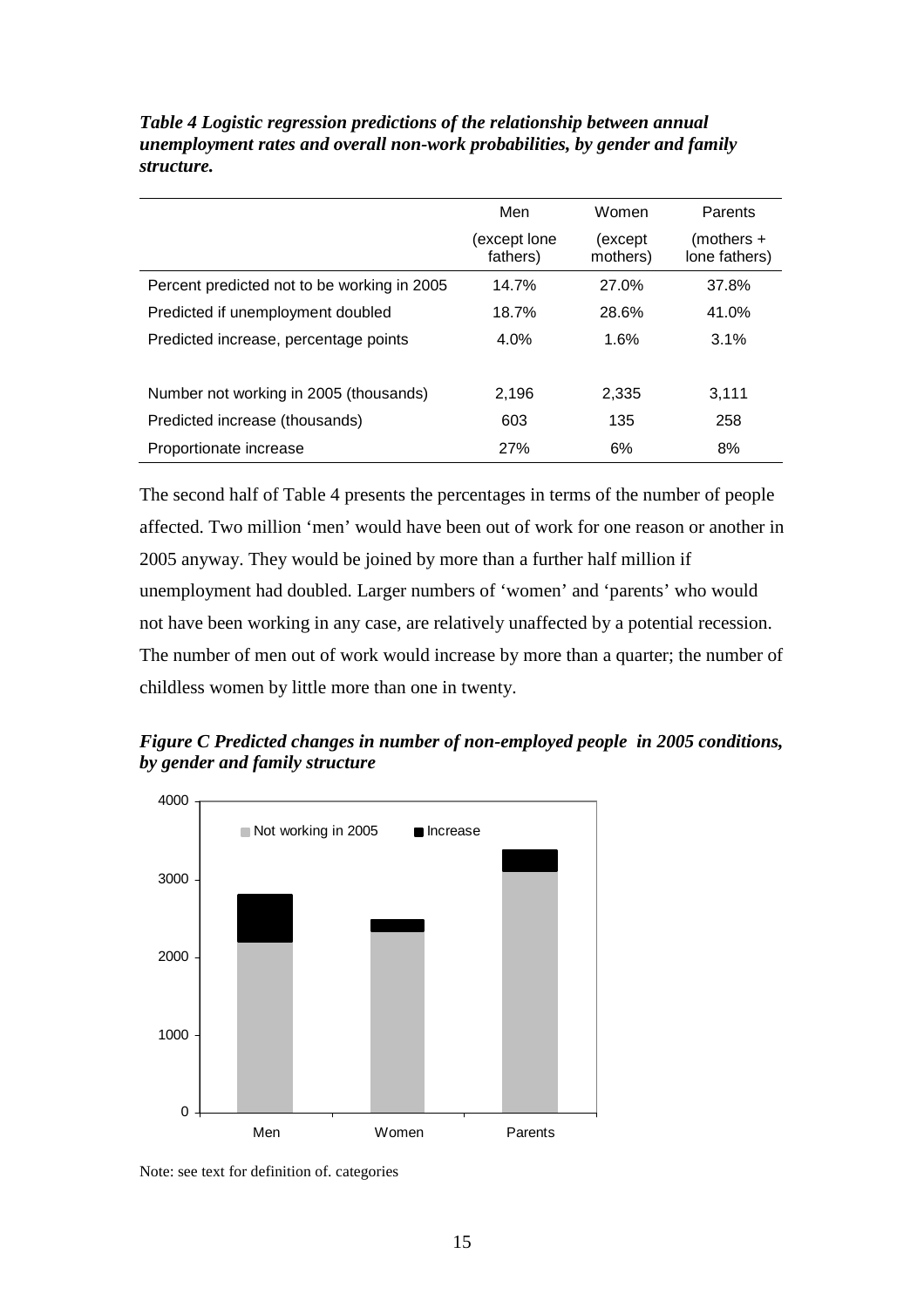#### *Age*

Table 5 reports estimates for a series of other population groups, calculated in the same way as, though presented in less detail than, the results by gender and family structure in Table 4. Analysis by age shows that the overall proportion not working in baseline 2005 conditions tended to be higher in the 50s, and especially the late 50s, compared with younger age groups. But it is clearly people at the beginning of the age-sequence analysed who are most susceptible to the potential impact of a recession. The non-employment rate among 20-24 years olds would soar by a quarter, while the rate for 55-59 years olds would rise by only one in twenty five.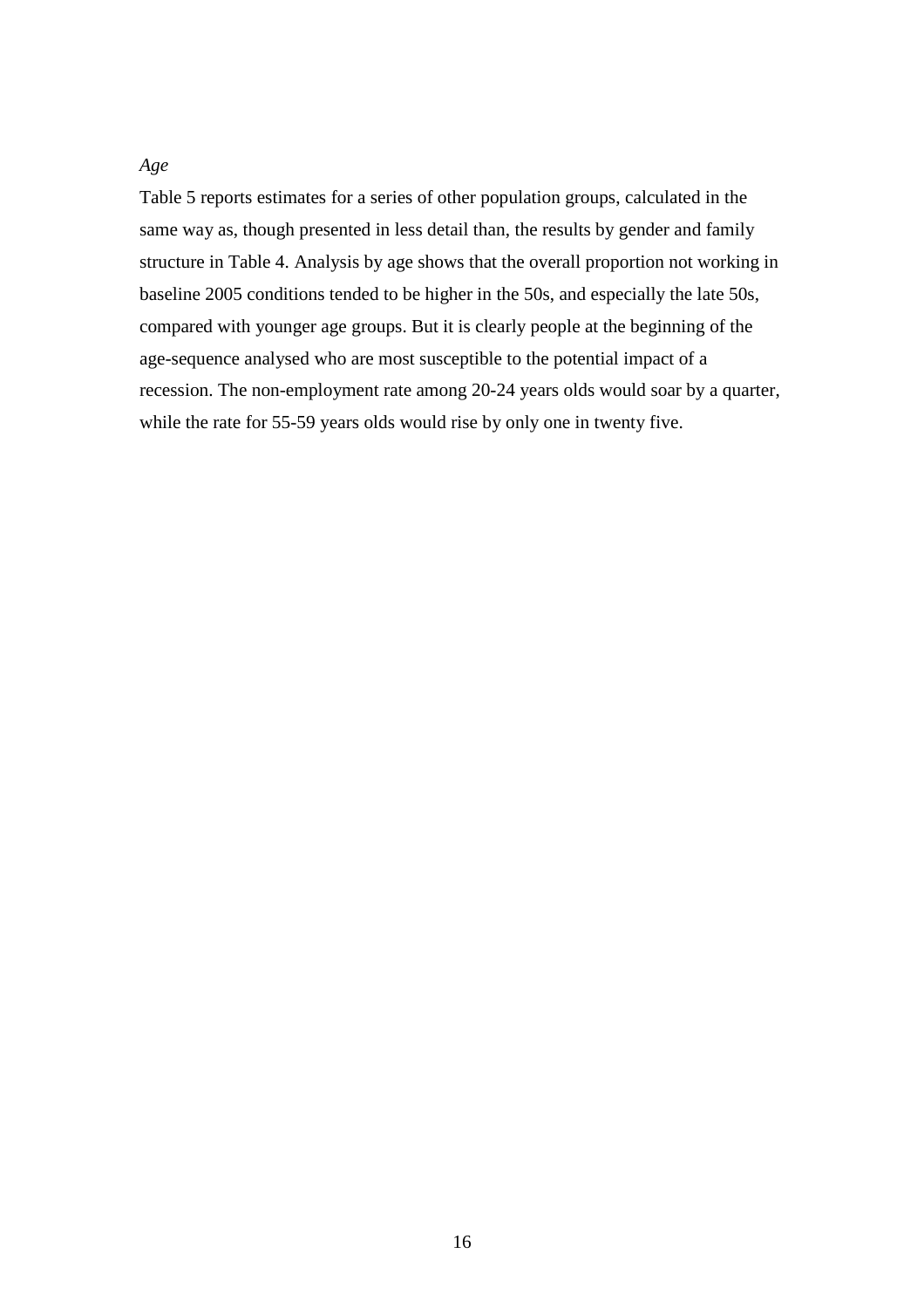|                         | Percent predicted            | Predicted increase   |           |               |  |
|-------------------------|------------------------------|----------------------|-----------|---------------|--|
|                         | not to be working<br>in 2005 | Percentage<br>points | Thousands | proportionate |  |
| Age                     |                              |                      |           |               |  |
| 20-24                   | 22.4%                        | 5.7%                 | 215       | 26%           |  |
| 25-29                   | 22.9%                        | 4.8%                 | 189       | 21%           |  |
| 30-34                   | 24.2%                        | 4.1%                 | 167       | 17%           |  |
| 35-39                   | 23.1%                        | 3.3%                 | 140       | 14%           |  |
| 40-44                   | 19.4%                        | 2.6%                 | 113       | 13%           |  |
| 45-49                   | 19.9%                        | 2.1%                 | 81        | 10%           |  |
| 50-54                   | 26.5%                        | 1.7%                 | 62        | 7%            |  |
| 55-59                   | 36.3%                        | 1.3%                 | 53        | 4%            |  |
| <b>Disability</b>       |                              |                      |           |               |  |
| Not disabled            | 19.2%                        | 3.3%                 | 890       | 17%           |  |
| Limiting long-standing  | 53.5%                        | 2.1%                 | 99        | 4%            |  |
| illness                 |                              |                      |           |               |  |
| <b>Education</b>        |                              |                      |           |               |  |
| No qualifications       | 46.1%                        | 4.0%                 | 176       | 9%            |  |
| Lower                   | 30.8%                        | 4.6%                 | 137       | 15%           |  |
| O level/GCSE            | 25.7%                        | 2.7%                 | 198       | 11%           |  |
| A level                 | 18.7%                        | 2.2%                 | 106       | 12%           |  |
| Higher/degree           | 16.5%                        | 2.5%                 | 243       | 15%           |  |
| <b>Ethnic group</b>     |                              |                      |           |               |  |
| White                   | 23.2%                        | 2.9%                 | 815       | 12%           |  |
| Caribbean               | 27.7%                        | 5.2%                 | 24        | 19%           |  |
| Indian                  | 28.3%                        | 4.2%                 | 36        | 15%           |  |
| Pakistani Bangladeshi   | 47.0%                        | 6.9%                 | 44        | 15%           |  |
| Other                   | 35.0%                        | 5.2%                 | 70        | 15%           |  |
| <b>Region</b>           |                              |                      |           |               |  |
| Scotland                | 22.2%                        | 2.0%                 | 55        | 9%            |  |
| North East              | 27.0%                        | 1.5%                 | 20        | 6%            |  |
| North West              | 24.5%                        | 3.4%                 | 101       | 14%           |  |
| <b>Yorks and Humber</b> | 25.5%                        | 3.0%                 | 109       | 12%           |  |
| <b>East Midlands</b>    | 24.7%                        | 3.8%                 | 96        | 15%           |  |
| <b>West Midlands</b>    | 25.8%                        | 5.1%                 | 144       | 20%           |  |
| Wales                   | 26.1%                        | 2.3%                 | 36        | 9%            |  |
| Eastern                 | 22.3%                        | 3.2%                 | 102       | 14%           |  |
| London                  | 26.8%                        | 3.8%                 | 144       | 14%           |  |
| South East              | 23.2%                        | 2.7%                 | 122       | 12%           |  |
| South West              | 21.9%                        | 2.1%                 | 58        | 10%           |  |

*Table 5 Logistic regression predictions of the relationship between annual unemployment rates and non-work probabilities, by other social characteristics.* 

#### *Disability*

There has been much discussion of the possibility that the rapid rise in the number of disabled people claiming out-of-work benefits over the 1980s and early 1990s was caused by the industrial restructuring and fiscal retrenchment associated with the Thatcher administration (Beatty and Fothergill 2005). A more detailed analysis of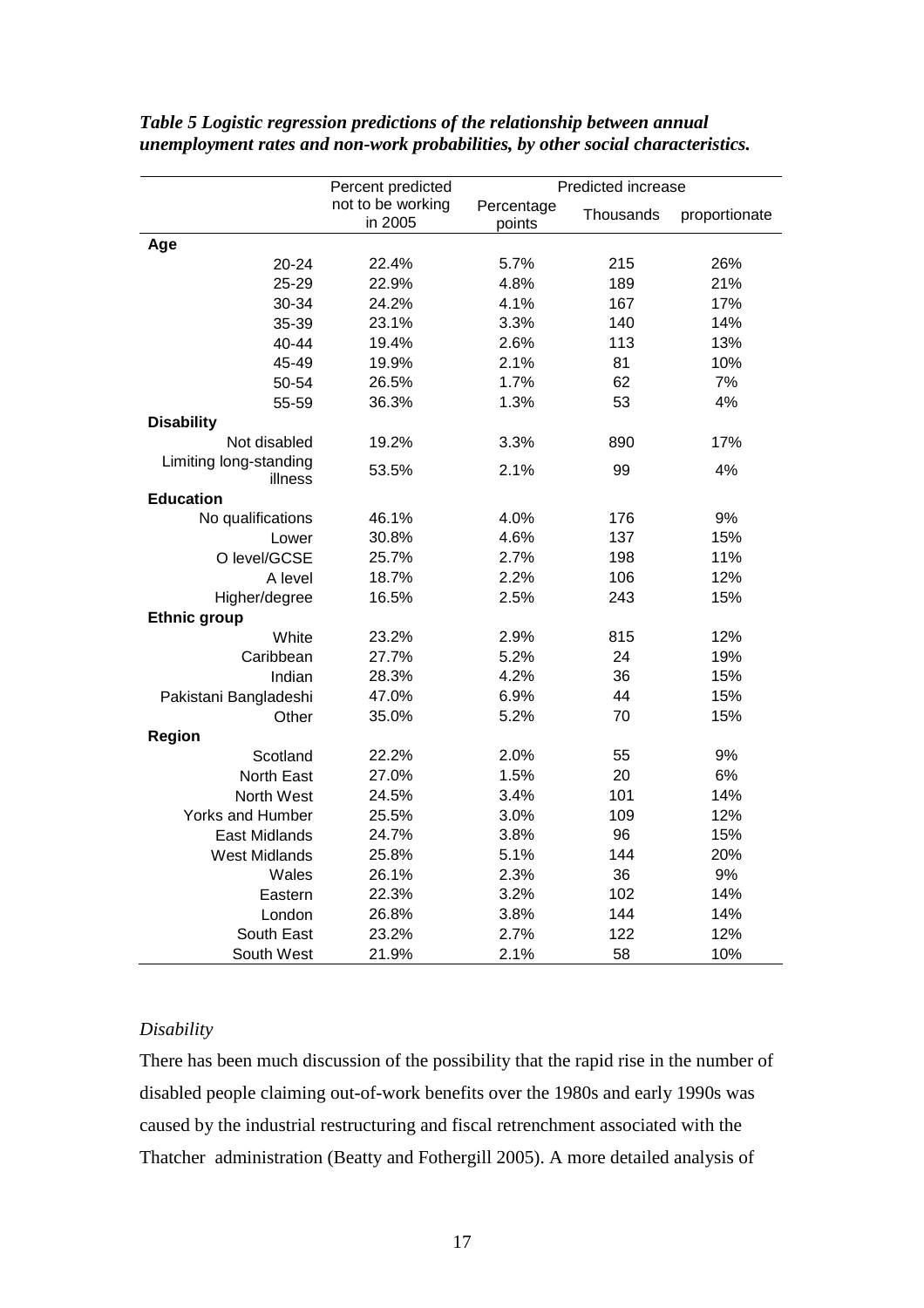trends in the non-employment rates of disabled people (using the same GHS dataset) is in progress – preliminary findings suggest that disabled people are highly sensitive to *geographical* variations in the health of the labour market, but not very sensitive to variations *over time* (Berthoud forthcoming)

The General Household Survey does not carry detailed questions on the nature and severity of people's impairments, such as would be required to define 'disability' with any precision. Instead, it identifies sample members who report a limiting longstanding illness – a question which has been shown to exaggerate estimates of the number of disabled people in the working age population, and underestimate the extent of their labour market disadvantage (Berthoud 2007).

If disabled people (ie those reporting a limiting long-standing illness) followed a similar trajectory in the current downturn as they did in the 1983 and 1993 recessions, they would experience a 2.1 percentage point rise in their non-employment rate – rather lower than that faced by non-disabled people. The rise would be only a small proportionate increase, compared with the very high rate of non-employment already faced by disabled people

#### *Education*

Educational qualifications have a strong influence of people's chances of having a job, as well as on the type of work and level of earnings they can expect. Nearly half of the shrinking group of people with no qualifications are estimated to have been out of work in 2005 conditions, even before the hypothesised recession. But only one sixth of the growing group of graduates, and others with higher educational qualifications, would have been out of work in baseline 2005 conditions.

The third panel of Table 5 shows that under-qualified potential workers have been exceptionally sensitive to previous recessions, and are predicted to suffer a substantial increase in non-employment during the current period; while well-qualified individuals are much better protected against the vagaries of the labour market.

Unlike the analyses by gender/family, age and disability, the analysis by education suggests that those already disadvantaged will be most at risk of further disadvantage.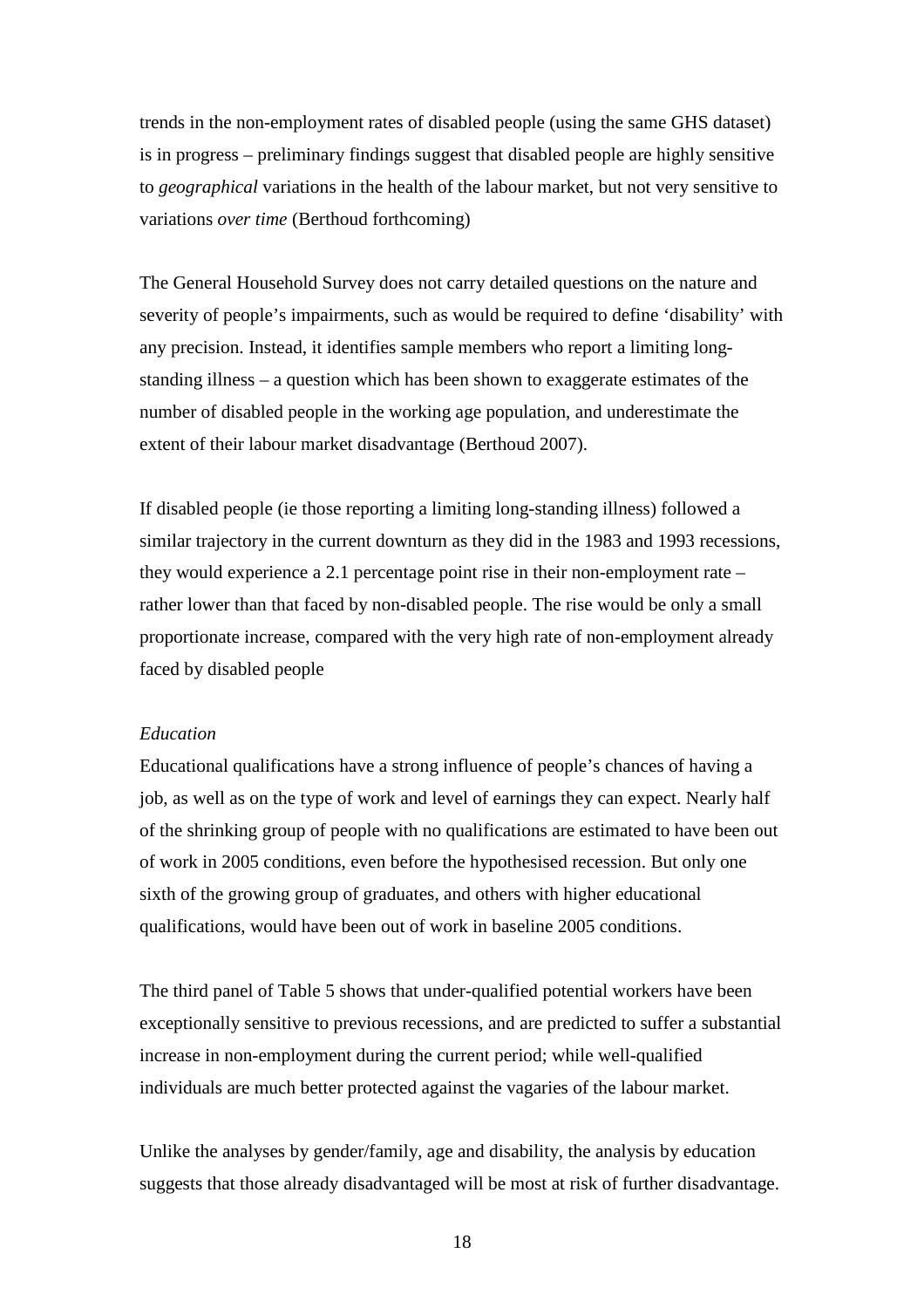One consequence is that the proportionate increase, recorded in the final column of the table, is fairly constant across qualification categories

#### *Ethnic group*

It has long been observed that the unemployment rates of ethnic minorities are 'hypercyclical' (Smith 1977, Jones 1993), rising faster than white unemployment rates during recessions, but falling faster during periods of economic growth. This means that an assessment of minority non-employment rates is sensitive to the period in the cycle that is under consideration.

The current analysis estimates overall non-employment rates (not just unemployment), and differentiates between the main minority groups. A complication is that the composition of the minority population has changed over the decades being analysed, following migration, so the projection of 1980s and 1990s experience to the 2000s is less reliable.

Nevertheless, the conclusions are largely consistent with previous studies. Pakistanis and Bangladeshis, already among the most disadvantaged groups in the country, are also shown to be highly sensitive to a potential recession, with an estimated increase in non-employment of nearly 7 percentage points. All the minorities, though less disadvantaged in normal times, also exhibit the hypercyclical pattern.

#### *Region*

The non-employment rate in the base conditions of 2005 ranged between just under 22 per cent in the South West, and 27 per cent in the North East. It is well known that unemployment rates vary between regions, but Figure D shows that long-term prosperous and disadvantaged regions have fluctuated over the business cycle in parallel with each other. Table 5 shows that doubling the 2005 unemployment rate is estimated to increase the proportion of people out of work by between 1½ percentage points in the North East, and just over 5 percentage points in the West Midlands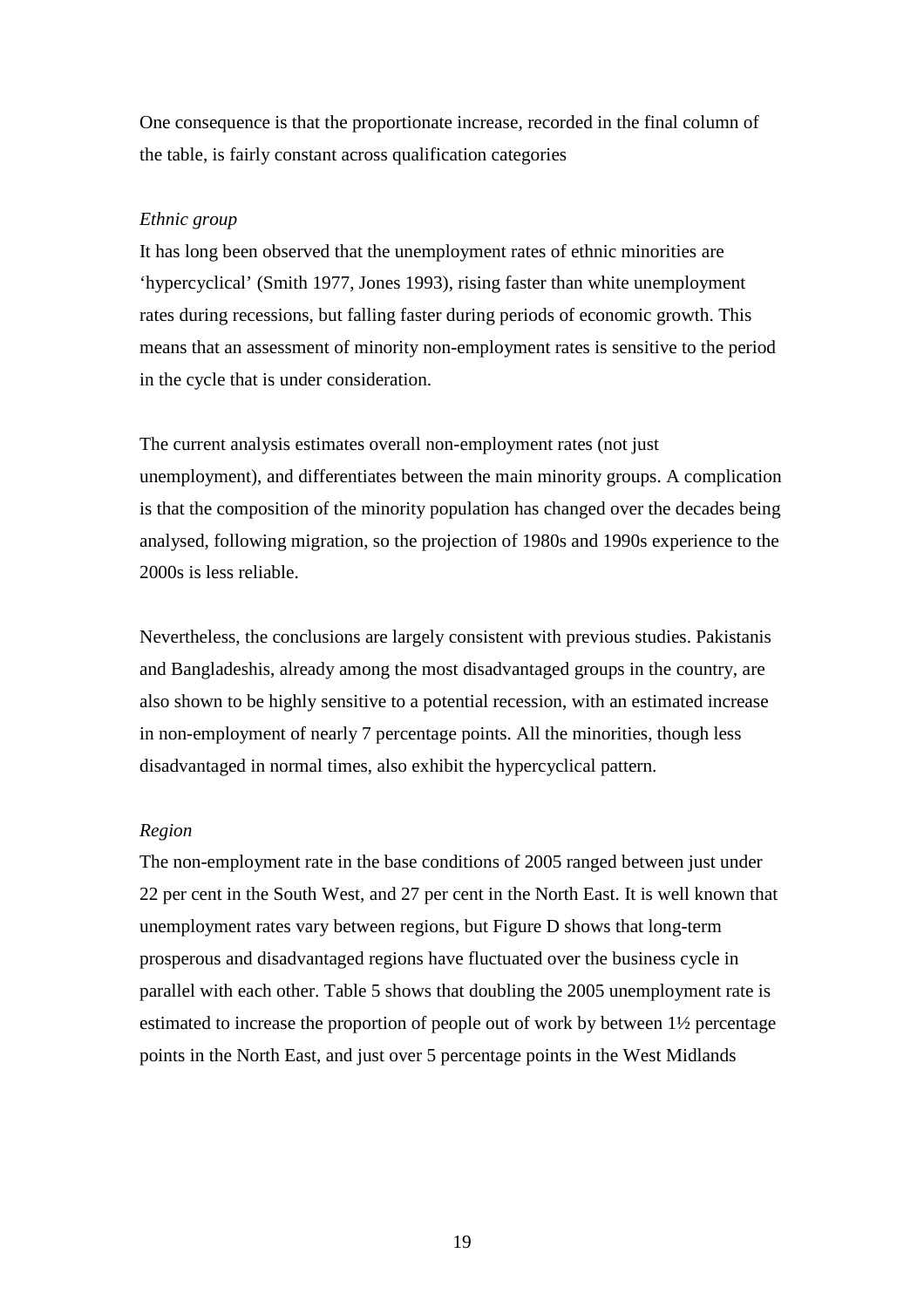*Figure D Variations in raw unemployment and overall non-employment rates across the business cycle, in regions of low, middle and high underlying unemployment* 



Note: Underlying unemployment is calculated as the mean unemployment rate in each region, over the whole 32 year period. Low rates are in Eastern, South East, South West and East Midlands (< 6%); mid rates are in London, Wales and North West (6-6.9%); high rates in West Midlands, Yorkshire/ Humberside, Scotland and North East ( $\geq$ =7%).

Table 5 listed the regions in an order roughly from north to south. There is no obvious north/south divide in the sensitivity of labour markets to cyclical effects. An alternative perspective is offered in Figure E, which plots the estimated increase in non-employment in each region, against the region's underlying unemployment rate (calculated as its mean unemployment rate across the 32 year period). Again, there is no obvious relationship between the underlying health of a regional economy and its response to a downturn.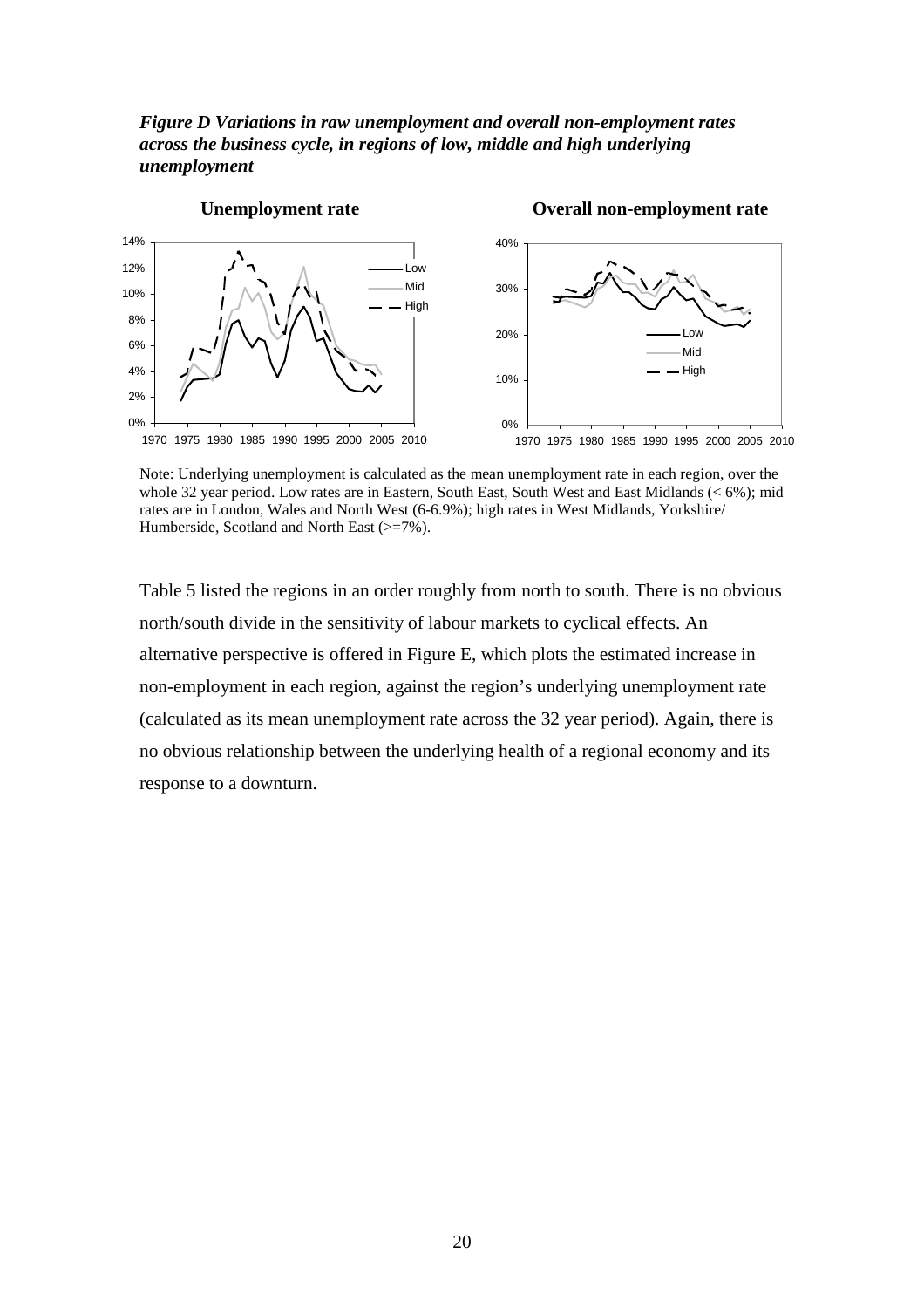*Figure E Predicted increase in non-employment associated with a recession: regions plotted against their underlying unemployment rate* 



#### **Conclusions**

Rises and falls in job opportunities are so directly linked to cyclical patterns of growth and decline in national output that some experts propose trends in unemployment statistics as the key measure of the health of a national economy. The claimant count doubled in just over a over a year, from 2.4 per cent in March 2008 to 4.8 per cent in June 2009. Given that the rate peaked at more than 10 per cent in 1983 and again in 1993, a further substantial increase in joblessness may take place before the tide turns.

This paper uses survey data covering a thirty-year period, analysing the experience of past two recessions to predict the probable impact of the current downturn on individuals. Of course no two circuits of the economic cycle are identical, but the past is the only, if imperfect, guide to the future. The analysis is designed to show, first, whether the reduction in the number of people in work is confined to, or larger than, the number reporting themselves to be unemployed (ie available for and actively looking for work); and, second, what kinds of people (men or women, young or old, and so on) are likely to be affected. The analysis is based on a multivariate logistic regression equation which takes account both of changes in the characteristics of the population, and (crucially) of longer-term trends in the non-employment risks of particular groups. An analysis of the whole 32 year period covered by the GHS is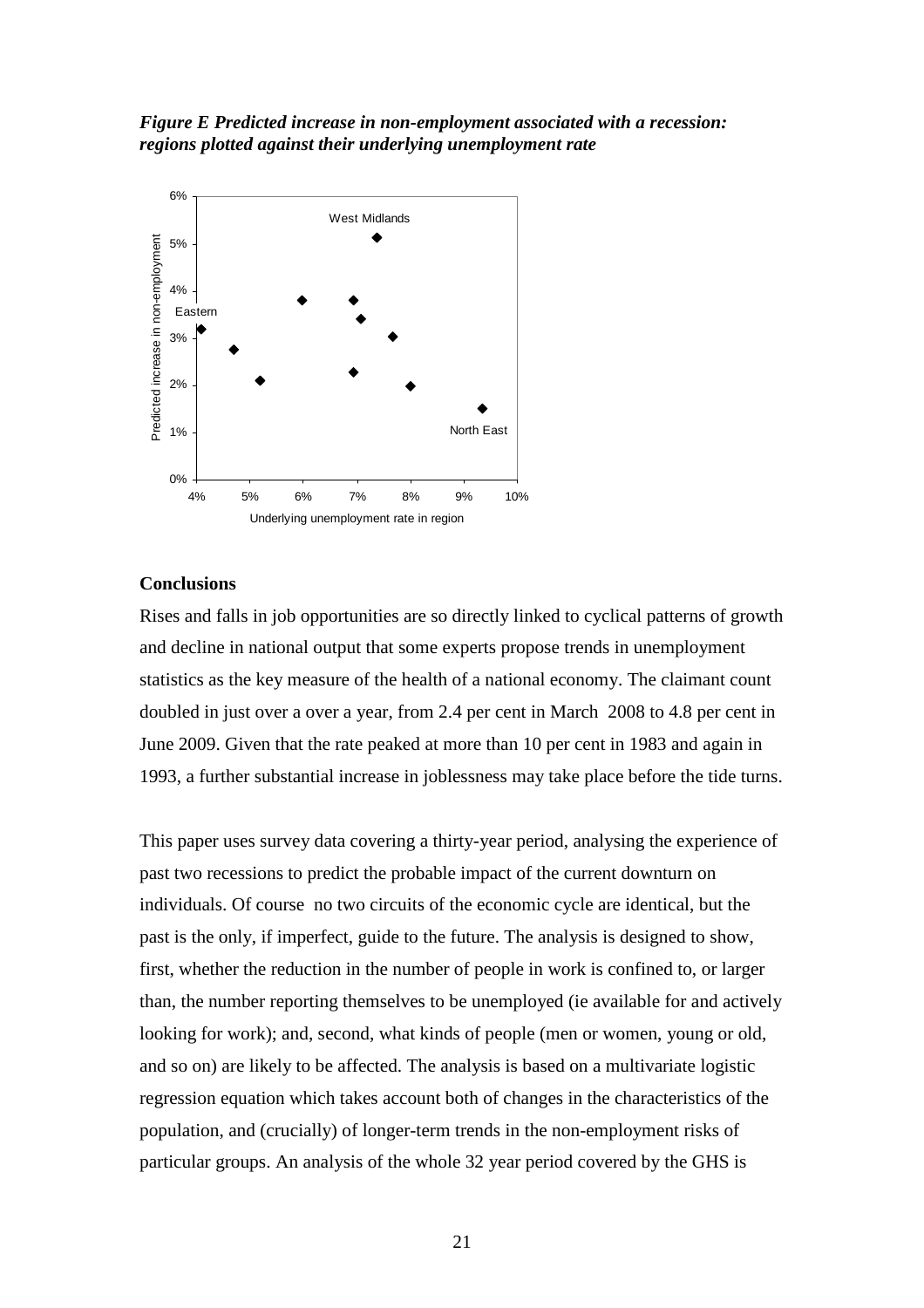used to 'predict' the outcome of a hypothetical recession occurring in 2005 (the latest year in the data sequence). The inference is that this is what is happening now, in 2009. The hypothesised macro-economic event is a doubling of the national unemployment rate, from 3.3 to 6.6 percent. If the current recession turns out to be deeper than that, all the outcomes will be worse than those predicted here – but the pattern of variations should be similar.

At an aggregate level, the analysis confirmed that the reduction of the number of people in work would be larger than the increase in the number of unemployed. Bear in mind that macro-economic trends impact on a continuous process by which men and women leave work and find new jobs. An increase of 100,000 in the unemployment count does not mean that exactly that number of people were made redundant. It is the net outcome of a rise in the rate at which people leave work, and/or a fall in the rate at which they start new jobs. Other non-workers, besides the unemployed, participate in these outflows and inflows, so that scarcity of jobs might (for example) encourage a disabled person to give up work a little earlier than he might otherwise have done, or discourage a mother from finding a job until a little later than she might otherwise have done. The scale of this rise in the number of 'discouraged workers' during a recession is not as great as might perhaps have been feared – an increase of 127 in the total number of people not in employment, for every 100 who say they are unemployed.

The General Household Survey data provide a unique opportunity to identify the social characteristics of those most and least affected by a recession. For adults aged 20-59 taken as a whole, the increase in the non-employment rate, predicted if the strictly measured unemployment rate doubled, was 3.25 percentage points. For the sub-groups identified in Tables 4 and 5, this effect fell as low as 1.3 percentage points (55-59 year olds) and as high as 6.9 percentage points (Pakistanis and Bangladeshis). The groups most affected are men, younger adults, not disabled, with poor educational records, members of ethnic minorities, living in the West Midlands. Those least affected, conversely, are women without children, in older age groups, disabled, with good qualifications, whites, living in the North East of England.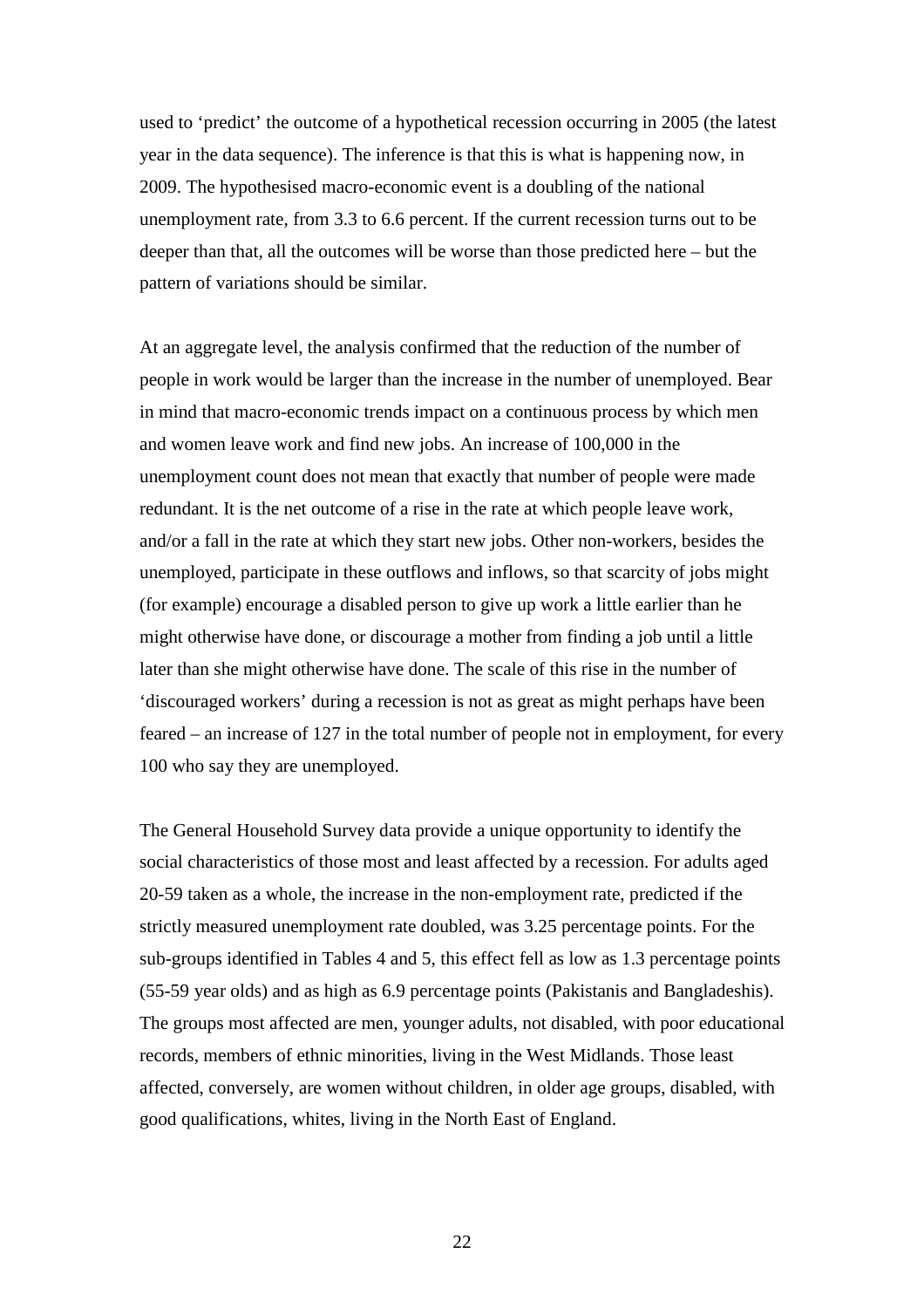It is far from easy to generalise from these observed patterns. It has been suggested that those already facing labour market disadvantage would be most likely to face additional problems if jobs are scarce. That is not the consistent conclusion of the analysis.

- The findings for education and ethnic group tend to support the vicious-circleof-disadvantage hypothesis.
- The findings for gender, age and disability tend to the opposite, implying that existing disadvantage is stable across business cycles. This is particularly surprising for disabled people, whose deteriorating job prospects over the decades have often been blamed on the experience of earlier recessions.
- There is no consistent pattern suggesting that already disadvantaged regions are either more or less sensitive to cyclical factors than more prosperous regions

The output from the logistic regression equations can be used to address the relationship between baseline prospects and cyclical sensitivity more directly. The analysis predicts the non-employment probability of every member of the (2005) GHS sample, based on his or her characteristics; and the change in that predicted probability associated with a hypothesised recession. Those with low baseline probabilities of being out of work (positioned on the left of the graphs in Figure F) tend to be men, young, not disabled, with degrees, white, living in the South West. Those with poor prospects, a high baseline probability of non-employment, are depicted on the right of the graphs – they tend to be mothers, older, disabled, with no qualifications, members of minority groups, living in the North East. The graph in the left hand panel illustrates the baseline distribution of non-work probabilities, and also the predicted outcome of a recession. It can be seen that the increase in non-work risk is broadly spread across the distribution of initial probabilities, rather than bunched mainly at one end or the other.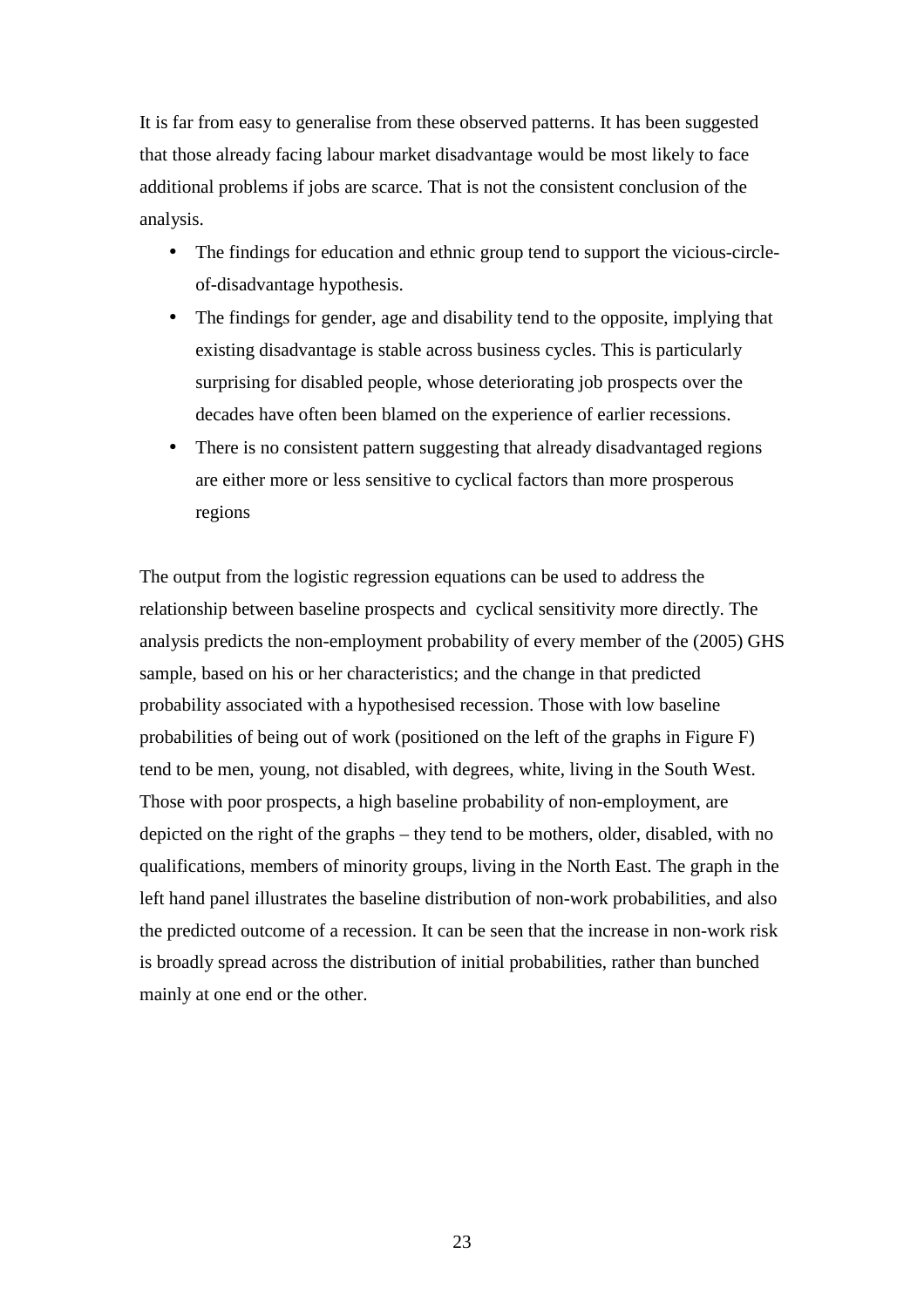#### *Figure F: Relationships between baseline non-employment probabilities and the increased risk associated with a recession*



Note: Both graphs are based on dividing the distribution of baseline risks into 50 equal groups, each covering 2 per cent of the total. The left hand graph plots these according to their number in the sequence; the right hand graph plots them at their mean baseline risk.

The right hand panel re-presents the data from the left hand panel, this time plotting the average increase in non-work probabilities directly against the baseline probability. The pattern can be summarised in three stages:

- Among adults with a fairly low risk of being out of work up to about 20 per cent – a recession can be expected to increase that (low) risk by about one fifth. That is 1 percentage point for people with a 5 per cent starting risk, rising to 4 percentage points for those with a starting risk of 20 per cent. (The pattern is illustrated by the sloping straight line.) About 6 out of 10 adults are in this range with a steady *proportionate* increase in their risk.
- Across the middle of the range of initial disadvantage, between about 20 per cent and 50 per cent, the further increase in risk is steady at about 4 percentage points. About 3 out of 10 adults are in this already-disadvantaged range, facing a steady *absolute* increase in their risk,
- The most disadvantaged people are relatively unaffected by a recession. More than half of them are out of work in any case. About 1 in 10 adults are in this position of extreme disadvantage, who could hardly be further affected by temporary labour market fluctuations.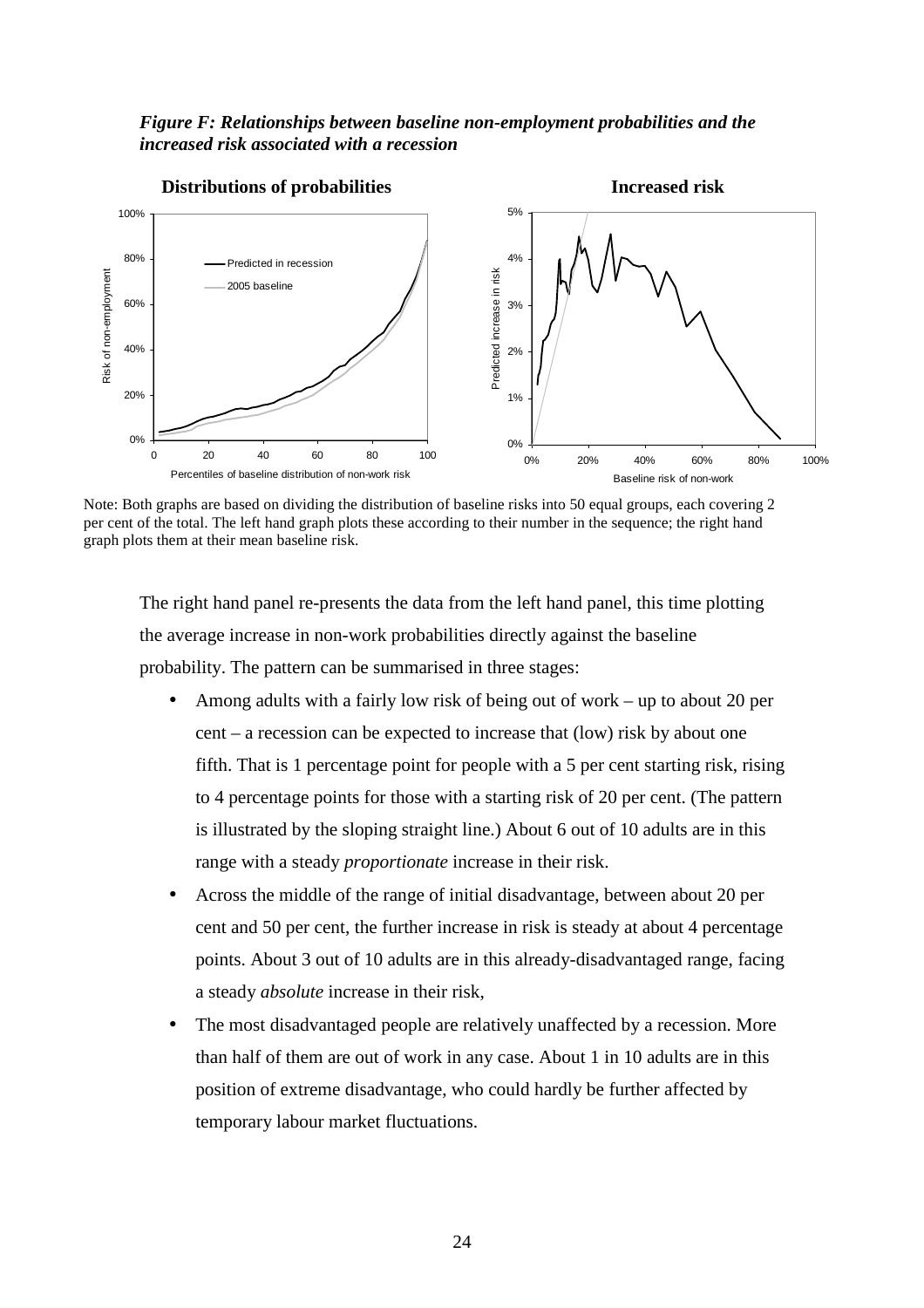#### **References**

- Beatty, C. and Fothergill, S. (2005) "The diversion from 'unemployment' to 'sickness' across British regions and districts." *Regional Studies*, 39, pp. 837-854.
- Berthoud, R. (2008), "Disability employment penalties in Britain", *Work, Employment and Society*, vol 22 no 1
- Berthoud, R., and Blekesaune, M. (2007) *Persistent Employment Disadvantage*, DWP Research Report 416, Department for Work and Pensions

Blekesaune, M. (2008), "Unemployment and partnership dissolution", ISER Working Paper 2008-21, University of Essex

- Daily Telegraph (2009), "Repossessions double in a year as a family loses their home every seven minutes", January 22
- Eslake, S. (2008) "What is the difference between a recession and a depression?" http://clubtroppo.com.au/2008/11/23/
- Guardian (2009), "Increase in burglaries shows effect of recession", 22 January
- Independent (2008) "Recession could put children at risk of abuse, warns Bar Council chief", 8 December
- Jones, T. (1993) *Britain's Ethnic Minorities*, Policy Studies Institute
- Muriel, A. and Sibieta, L. (2009), "Living standards during previous recessions", IFS Briefing Note 85, Institute for Fiscal Studies.
- NBER (2009) see http://www.nber.org/cycles.html#announcements
- Smith, D. (1977) *Unemployment and Ethnic Minorities*, PEP
- Stafford, B. and Duffy, D. (2009) "Review of evidence on the impact of economic downturn on disadvantaged groups", DWP Working Paper 68, Department for Work and Pensions
- Time (2009) "Suicides: watching for a recession spike", February 9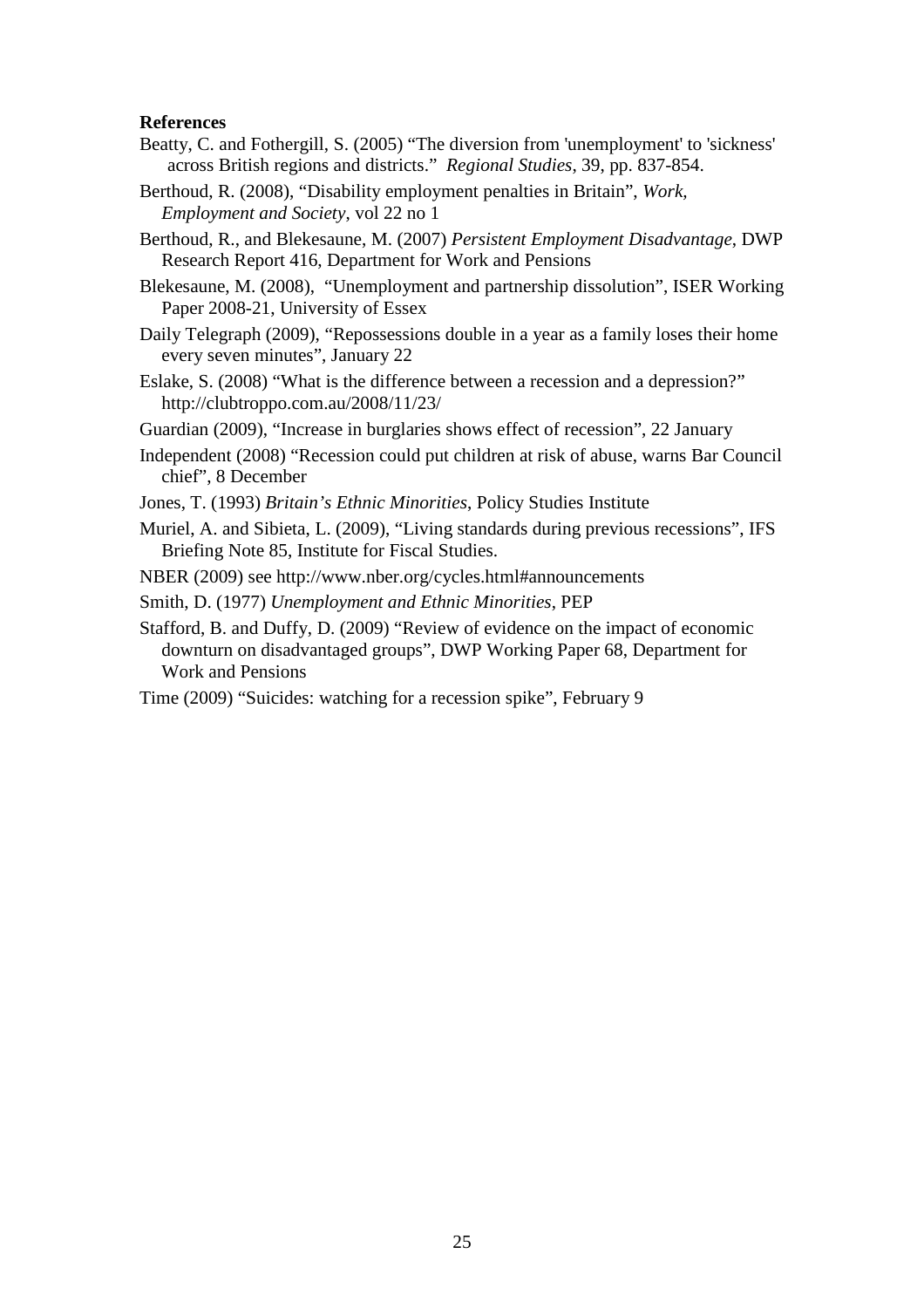#### **Appendix A: Details of main logistic regression equation**

Table A1 presents the details of a logistic regression equation predicting adults' probability of not working (at least 16 hour per week, using the definition explained on page 3). The main coefficients show that, as expected, some types of people are systematically more or less likely to have a job than other types of people.

- Men and women without a partner have lower job expectations than men with a partner
- Over the period as a whole, women with a partner were even less likely to have a job than single people (though this disadvantage has decreased over the years).
- The younger a mother's, or lone father's, youngest child, the less likely s/he was to be employed.
- The individual's own age had no effect on job chances up to 45; but expectations declined steadily from 45 onwards.
- Disabled people (LLI) were less likely to have a job.
- The better someone's educational qualification, the more likely they were to be in employment.
- Members or minority ethnic groups were often at a disadvantage. Pakistani and Bangladeshi women were exceptionally unlikely to have a job. In contrast, Caribbean women were more likely to have a job than white women with otherwise similar characteristics.
- People living in some regions have less chance of being in work than in other regions, all other characteristics held constant.

While these findings are of interest in their own right, showing which social groups are most and least disadvantaged, the task on this occasion is to show how the nonemployment rates of each group changed from year to year, controlling for long-term trends in order to focus on short term variations in the national unemployment rate. The logistic regression equation therefore included terms interacting all the 'social group' variables with both year on year trends and the annual unemployment rate. The coefficients on the these interaction terms are shown on the right of the table.

The Stata commands producing the model were in the following form,<sup>7</sup> where A to Z represent the predictor variables ranging from 'Lone man' to South West; 'year' is the numerical year in the sequence (1974=0), 'year2' is its square and 'ueyear' is the national average unemployment rate in each year.

```
foreach a in A-Z{ 
             gen I`a'year=`a'*year 
 } 
      foreach a in A-Z{ 
             gen I`a'year2=`a'*year2 
 } 
      foreach a in A-Z{ 
              gen I`a'ue=`a'*ueyear 
 }
```
 $\overline{a}$ 

logit nonwork A-Z year IAyear-IZyear year2 IAyear2-IZyear2 ueyear IAue-IZue

 $<sup>7</sup>$  These are not the commands actually used, but rewritten to make the method as clear as possible to</sup> the reader.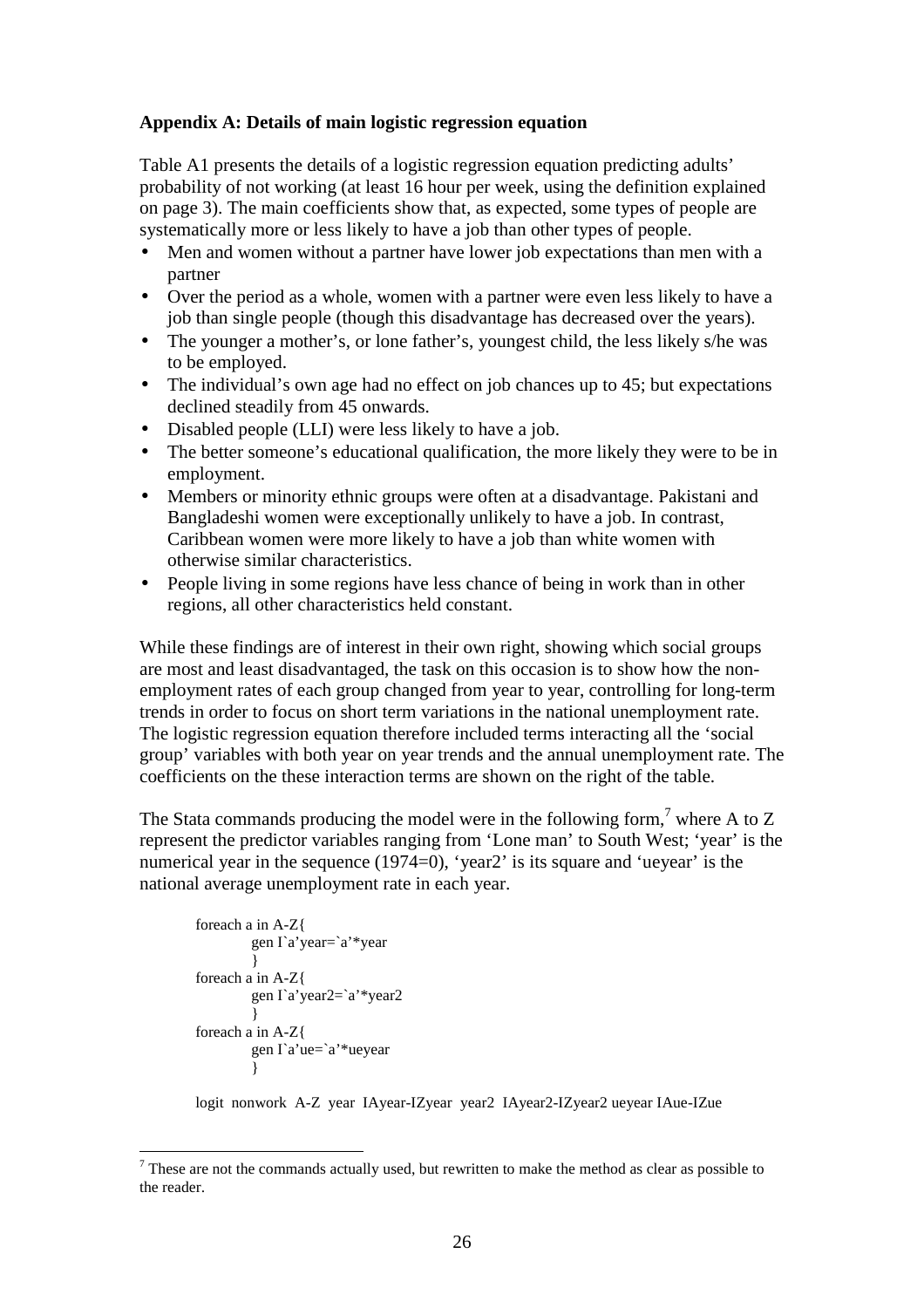Post-estimation commands were used to estimate, first, each sample member's current probability of being out of work

```
predict prednw
```
and then each sample member's counterfactual probability of being out of work if the annual unemployment rate was increased by 3.3 per cent

```
predict XB, xb 
gen counterpred = 1/(1+exp(-(XB + .033*(-b[ue year] + A*-b[IAue] + . . . . + Z*-b[IZue])))
```
The effect of a hypothesised recession is then the difference between the counterfactual prediction and the actual prediction. All the analysis in the paper reports the effect in 2005, although in principle the same output could be applied to other years in the sequence.

The results of the analysis are shown in Table A1 on the next page. The equation was based on 360,672 observations, clustered in 28 annual surveys, weighted as described on pages 2 and 3. The ratios of coefficients to their standard errors are indicated by the z statistic, and coefficients significant at the 95 per cent confidence limit are highlighted in bold type. The pseudo  $R^2$  (a measure of the accuracy with which the equation was able to predict individual non-work probabilities) was 25.4%.